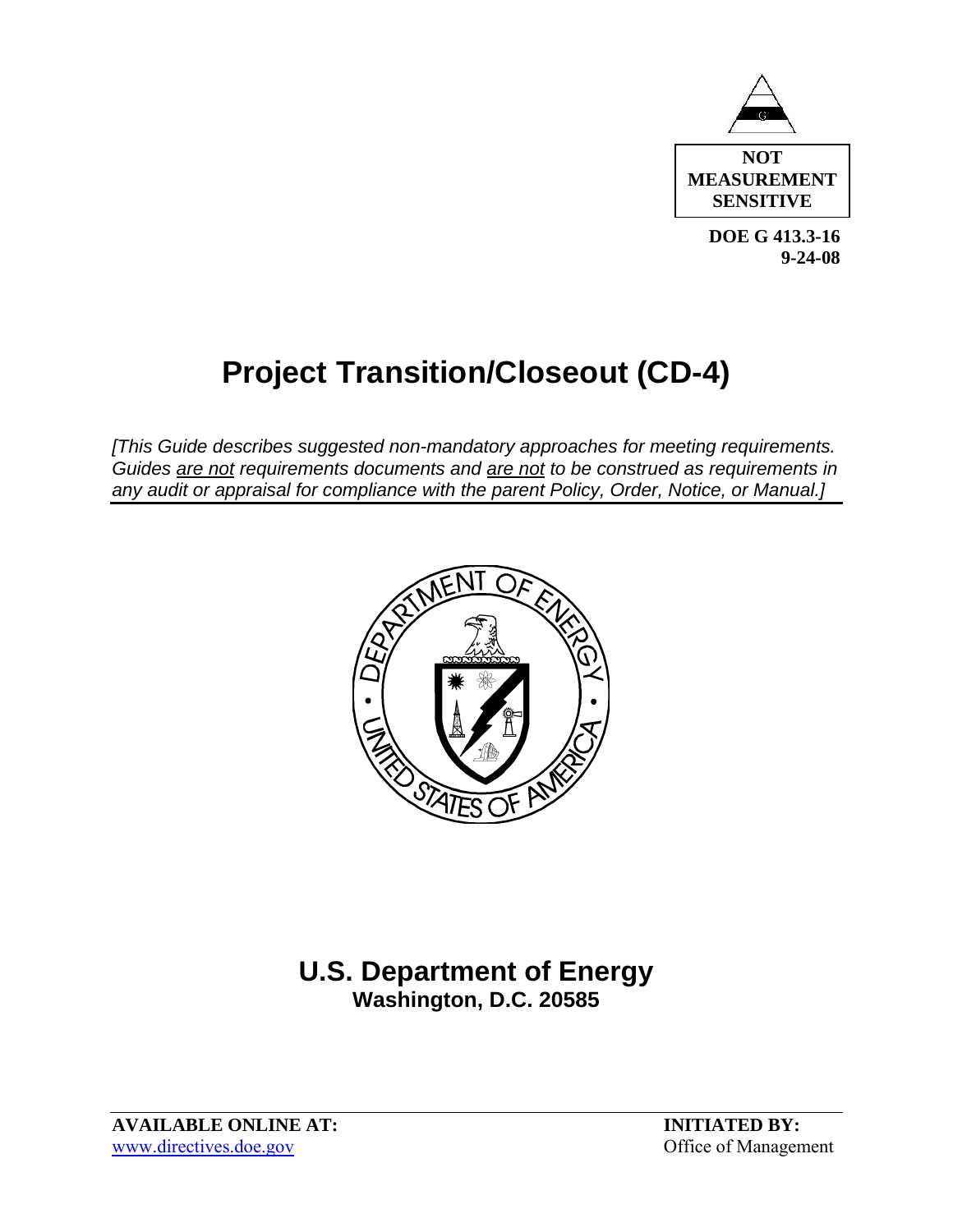#### **FOREWORD**

This Department of Energy Guide provides nonmandatory approaches for implementing the requirements of DOE O 413.3A, *Program and Project Management for the Acquisition of Capital Assets*, dated 7-28-06, and is for use by all DOE elements. Guides are not requirement documents and should not be construed as such. DOE Guides are part of the Departmental Directives Program and provide supplemental information that may be useful for fulfilling requirements in Orders, Manuals, and other regulatory documents.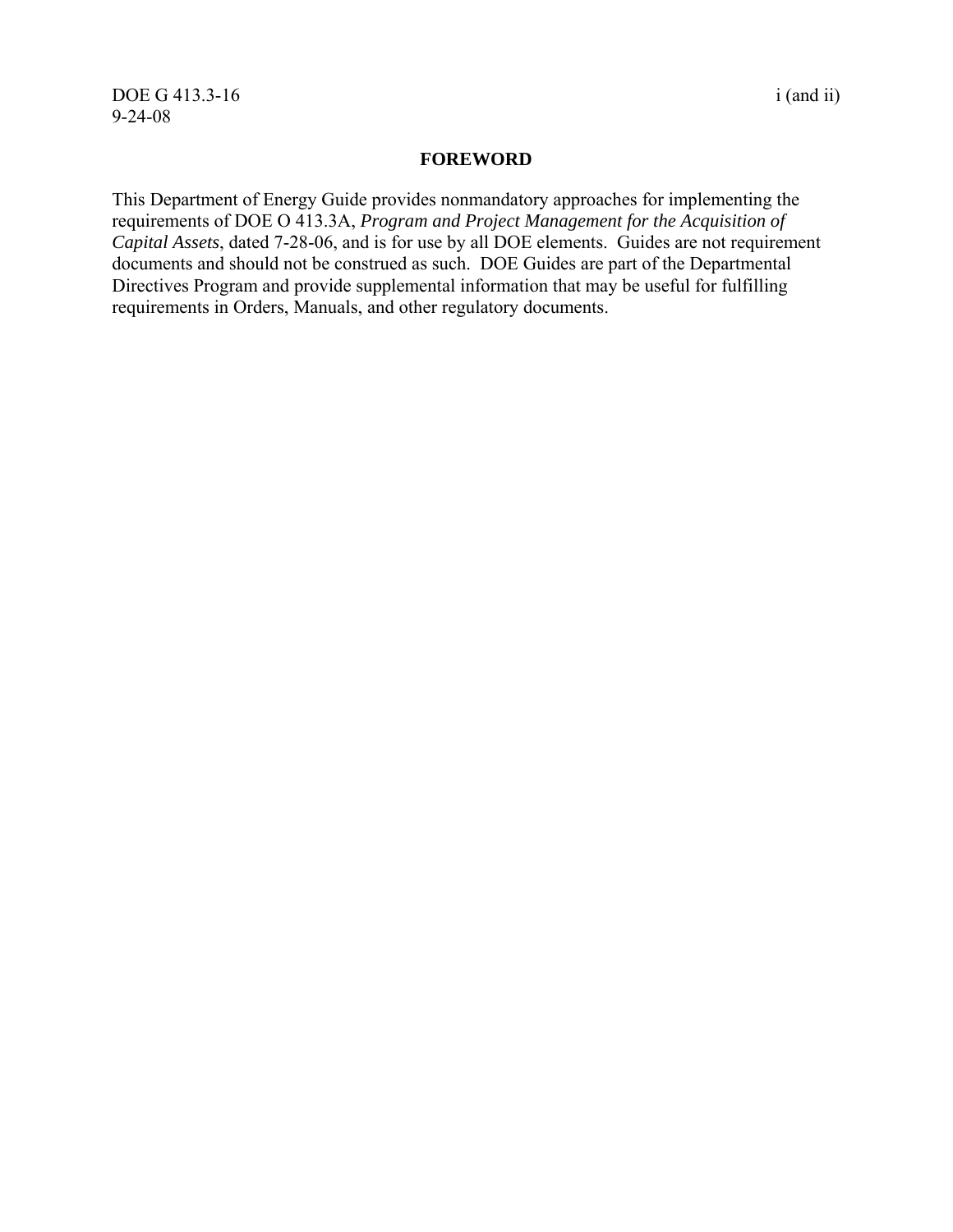## **TABLE OF CONTENTS**

| 1.0        |                                                    |  |
|------------|----------------------------------------------------|--|
| 1.1        |                                                    |  |
| 1.2        |                                                    |  |
| 2.0        |                                                    |  |
| 2.1        |                                                    |  |
| 2.2        |                                                    |  |
| 2.3        |                                                    |  |
| 3.0        | READINESS ASSESSMENT/OPERATIONAL READINESS REVIEW4 |  |
| 3.1        |                                                    |  |
| 3.2        |                                                    |  |
| 3.3        |                                                    |  |
| 4.0        |                                                    |  |
| 4.1        |                                                    |  |
| 4.2        |                                                    |  |
| 4.3        |                                                    |  |
| 5.0        |                                                    |  |
| 5.1        |                                                    |  |
| 5.2        |                                                    |  |
| 5.3        |                                                    |  |
| 6.0        |                                                    |  |
| 6.1        |                                                    |  |
| 6.2        |                                                    |  |
| 6.3<br>7.0 | <b>ENVIRONMENTAL MANAGEMENT SYSTEM REVISION18</b>  |  |
|            |                                                    |  |
| 7.1<br>7.2 |                                                    |  |
| 7.3        |                                                    |  |
| 8.0        |                                                    |  |
| 8.1        |                                                    |  |
| 8.2        |                                                    |  |
| 8.3        |                                                    |  |
| 8.4        |                                                    |  |
| 9.0        | POST CD-4 APPROVAL REQUIREMENTS (RELATED TO        |  |
|            |                                                    |  |
| 9.1        |                                                    |  |
| 9.2        |                                                    |  |
| 9.3        |                                                    |  |
| 9.4        |                                                    |  |
|            |                                                    |  |
|            |                                                    |  |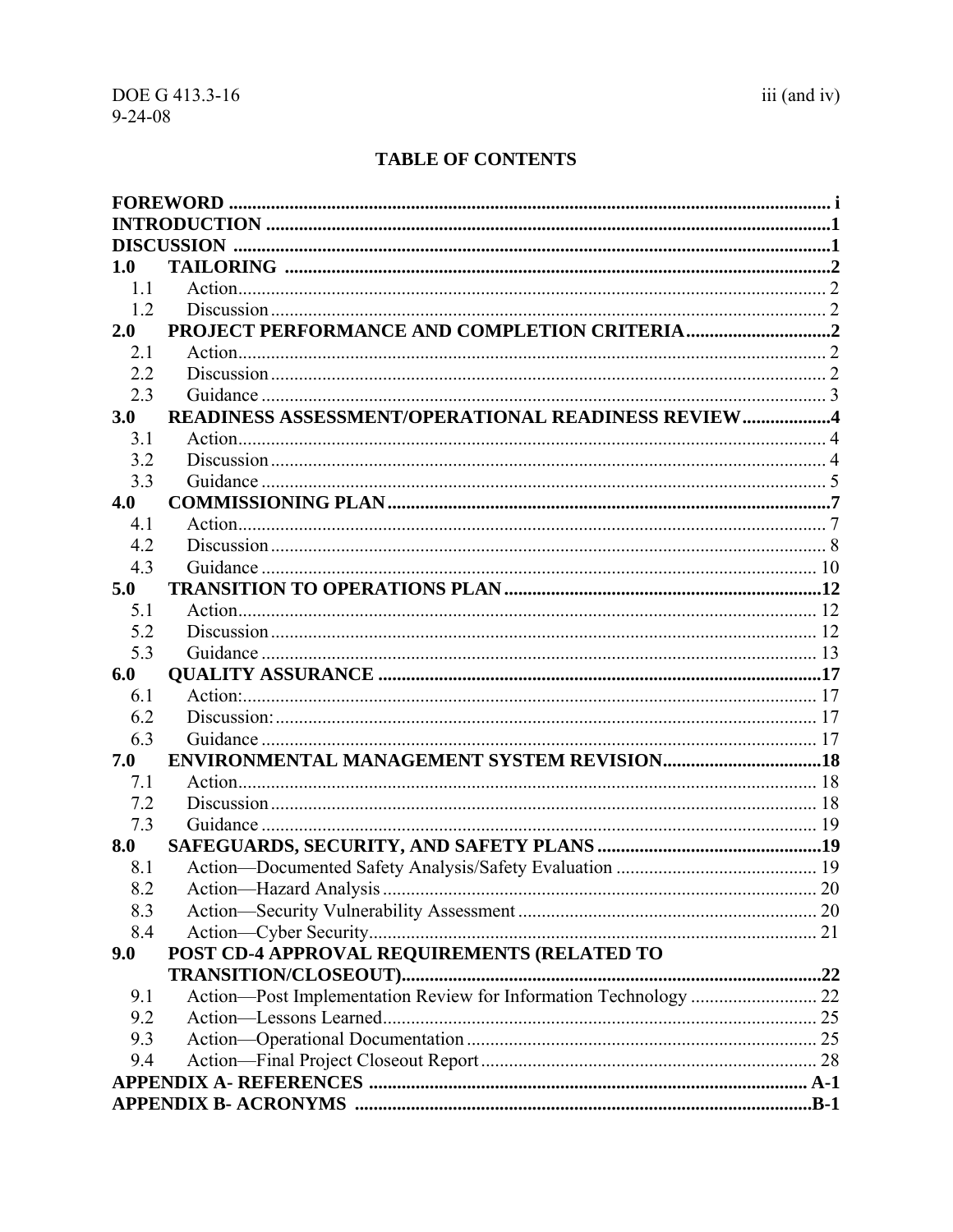## **INTRODUCTION**

DOE projects are typically divided into Initiation Phase, Definition Phase, Execution Phase, and Transition/Closeout Phase. This Guide is developed to provide processes and information for DOE project transition/closeout (Figure 1). It is based on the principles and requirements taken from DOE O 413.3A. This Guide addresses project transition to operations, lessons learned, physical closeout, and financial closeout. This Guide is written for the federal project director (FPD) to ensure that processes progress smoothly and that projects meet asset management goals and financial closure requirements of DOE.



**Figure 1. Typical DOE Acquisition Management System for Line-Item Projects.** 

## **DISCUSSION**

Part of the transition/closeout process from construction and/or remediation to operations or long term stewardship is to develop cost, schedule, and technical parameters that define how the project is to be completed. This process, which is the FPD's responsibility, should be as carefully planned and executed as any other project phase.

Converting a facility from a construction or remediation project to operating or long term stewardship status requires that technical and administrative matters be addressed during early phases of the project. As early as the Definition Phase, the FPD should initiate planning for and development of documentation for transition to operations.

Planning should include development of operations and maintenance manuals, generation of as-built drawings, identification of operations budget, and the procurement of any materials required for initial operations. Planning should be developed in conjunction with the DOE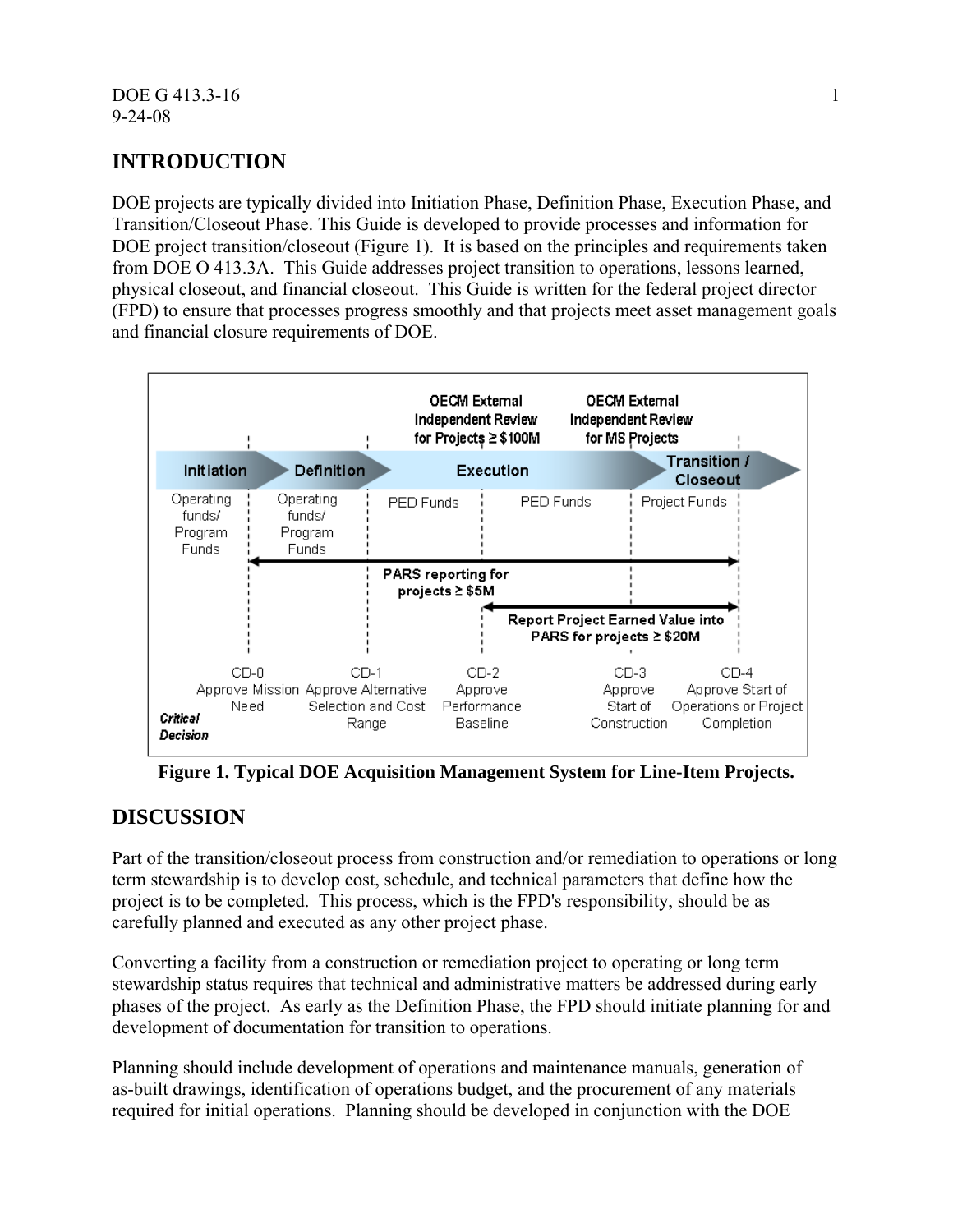contractor or user/operating organization who will operate the facility to encourage complete mutual understanding.

DOE project transition, closeout, and termination processes can be applied to all capital funded and expense funded projects that meet DOE criteria for capitalization. The processes described in this Guide should be used in preparation for project transition/closeout and can apply to a portion of a project that functions independently of other portions of a project.

Note: All personal property should follow requirements in DOE O 580.1, *Department of Energy Personal Property Management Guide.* 

## **1.0 TAILORING**

#### **1.1 Action**

*Tailoring is not a specific DOE O 413.3A requirement for Critical Decision- 4(CD-4) Project Transition/Closeout but is subject to the project acquisition executive's approval and should be identified as early as possible. The tailoring strategy should be developed as part of the Project Execution Plan (PEP) and should be reviewed and updated prior to each impacted Critical Decision request. Information on the development of PEP can be found in the PEP guide.* 

#### **1.2 Discussion**

Tailoring should consider the risk, complexity, visibility, cost, safety, security, and schedule of a project. Tailoring planning is addressed only as a reminder to the FPD to lead and implement a tailored approach to all activities included in this Guide. Additional information on tailoring can be found in the PEP guide.

## **2.0 PROJECT PERFORMANCE AND COMPLETION CRITERIA**

#### **2.1 Action**

*Verify that Key Performance Parameters or Project Completion Criteria have been met and mission requirements achieved.*

#### **2.2 Discussion**

Key Performance Parameters and Project Completion Criteria are defined in the PEP during the project Definition and Execution phases. The validation of Project Completion Criteria and Key Performance Parameters is a key activity for demonstrating the project has met DOE mission requirements. Additional information on preparing a PEP can be found in the PEP guide.

Key Performance Parameter is defined in DOE 413.3A as "a vital characteristic of a project or facility mission."

Tracking progress throughout project execution is accomplished using earned value data and other performance indicators providing ongoing verification of progress towards meeting Project Completion Criteria. Final verification that Key Performance Parameters and/or Project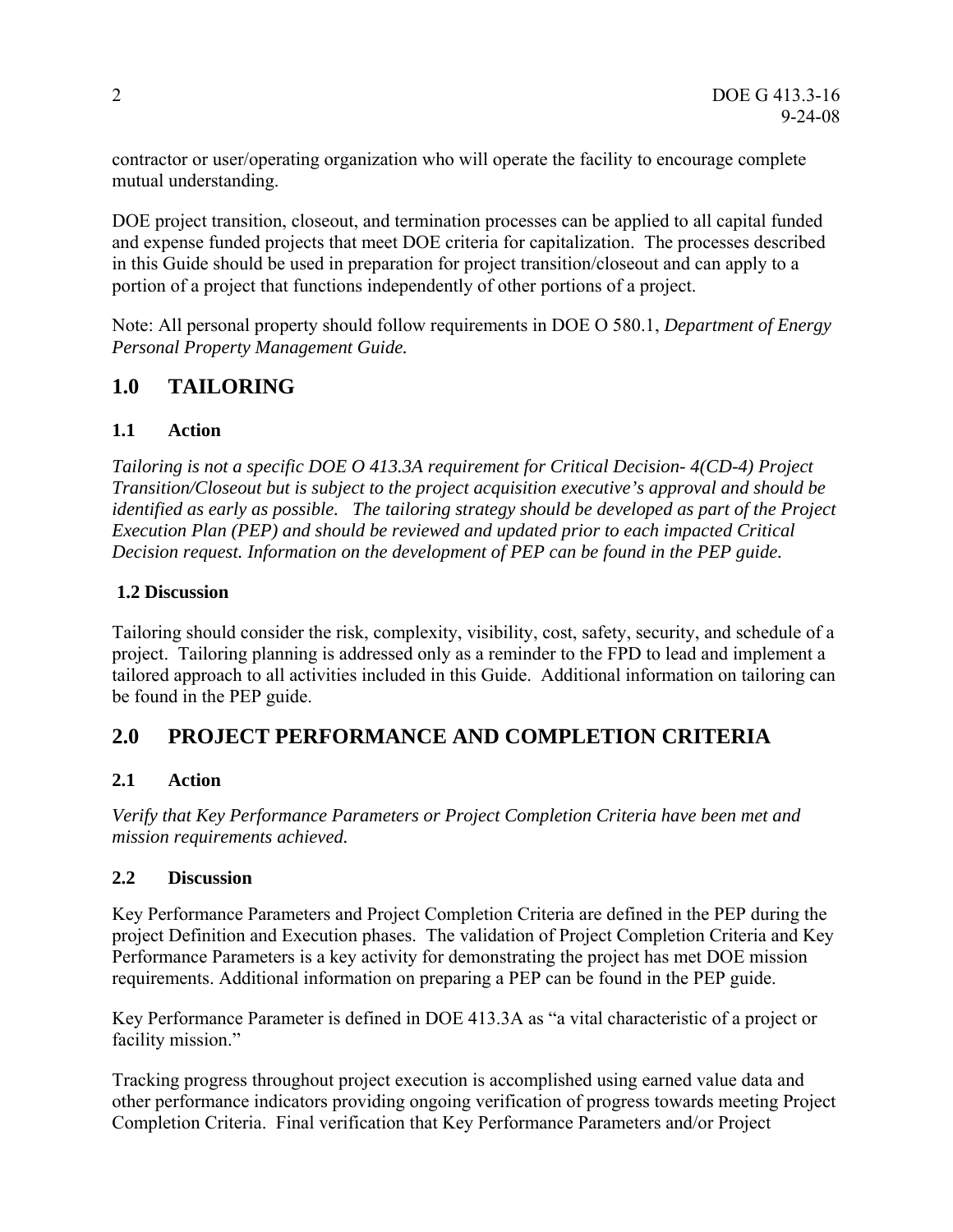#### DOE G 413.3-16 3 9-24-08

Completion Criteria have been met should be closely linked with project performance testing (or project commissioning, see section 4) and DOE acceptance as defined in the PEP. The extent to which completion is documented depends on the nature of the project. At a minimum the verification of meeting Project Completion Criteria should be documented with a statement of acceptance which lists all remaining work (corrective actions or punch list items) to be completed prior to final closeout including responsible individuals, completion dates, and estimated resource needs (if any).

#### **2.3 Guidance**

A key element in verifying that Project Completion Criteria have been met is the Checkout process. Checkout is an activity performed largely in parallel with acceptance testing and should be completed prior to acceptance from the construction contractor. Checkout includes a facility walk-through for identification of visible deficiencies. Checkout, in conjunction with acceptance testing, provides the basis for verifying that Project Completion Criteria have been met. For nuclear or environmental remediation projects, a completed Readiness Assessment (RA) or Operational Readiness Review (ORR) should be used to support that personnel, training, equipment, and programs/processes are in-place for safe and compliant operation of the facility (see section 3).

Equipment, systems, and facility checkouts/walk-throughs are typically a combined effort involving the user/operating organization and the project organization (DOE and contractor). The purpose of a walk-through is to visually inspect completed work and identify deficiencies. Walkthroughs are performed by establishing combined project organization and user/operating organization teams to review and inspect structures, systems, and components, and comparing the completed product against approved requirements and design documents.

Discrepancies and deficiencies are documented, corrective actions identified, responsible individuals assigned, and a corrective action completion dates identified. Corrective actions are tracked to completion and then re-inspected for acceptability. Identification and correction of safety deficiencies should be a key component of all checkout/walk-through activities. Funding for all checkouts, walk-throughs, and corrective action activities is a project responsibility.

Documentation of equipment, systems and facility acceptance should include project acceptance checklists. Depending on the size and complexity of the project and project management structure, there should be multiple levels of acceptance checklists that are tiered to allow more detailed reviews and documentation for the acceptance of sub-systems and equipment. A higher level checklist signoff can be accomplished based on the successful completion of the lower level component reviews.

The PEP should define the process for documenting the transition/closeout process from construction and/or remediation to operations or long term stewardship. Specific information regarding what should be included in the PEP can be found in the PEP guide. Ultimately an inspection and acceptance report is issued, documenting that Project Completion Criteria have been met, technical performance has been demonstrated acceptable, and the mission need has been satisfied. This allows the FPD to certify that work is complete.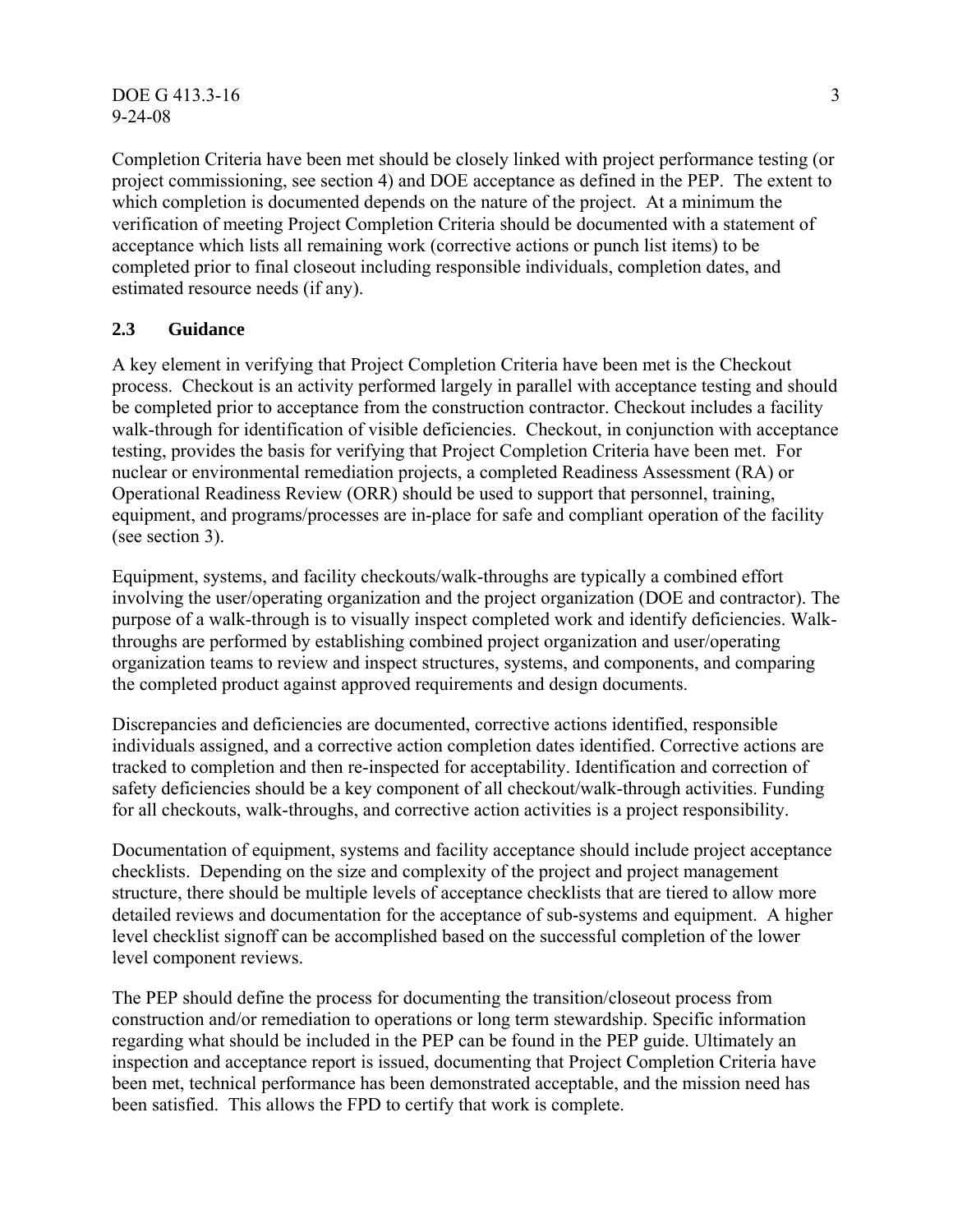## **3.0 READINESS ASSESSMENT/OPERATIONAL READINESS REVIEW**

#### **3.1 Action**

*Complete a Readiness Assessment (RA) or Operational Readiness Review (ORR) and resolve all pre-start findings ensuring operations and maintenance staff are properly trained and qualified to operate and maintain the equipment, system, and facilities being turned over. ORRs and RAs are not required for projects involving non-nuclear equipment, operations or facilities, unless required by the head of the field organization or acquisition executive.* 

#### **3.2 Discussion**

A significant challenge associated with DOE projects is planning and managing the transition of a project from construction to operation. Although the ORR/RA is conducted during the project execution phase in preparation for CD-4, a project will not be successful in completing the readiness review unless adequate planning is started early during the conceptual phase.

As stated in DOE-STD-3006-2000, *Planning and Conduct of Operational Readiness Review,* the guidance contained in the standard should be useful to line managers when specifying other readiness review methods and approaches for startup of radiological facilities or non-nuclear facilities. DOE program requirements (or guidance) are available for other readiness reviews; for example, accelerator projects should reference DOE O 420.2B *Safety of Accelerator Facilities*, for accelerator readiness review requirements.

## **3.2.1 Focus on Achieving Readiness**

A common mistake in readiness planning is to focus on the scope of the readiness review, instead of identifying the scope of work required to make the facility/equipment/processes ready to be operated. Readiness preparation should include:

- Planning for the training and qualification of operations, maintenance, and surveillance personnel;
- Conducting the necessary operational facility, systems, and equipment tests;
- Developing and approving the safety analysis including implementation of the safety and security analysis requirements, operations, maintenance, and surveillance procedures; and
- Documenting the completed work required to achieve readiness.

Readiness planners should be sensitive to how facility, systems, and equipment interface with existing operations, and plan to include those interfaces in readiness preparations.

## **3.2.2 Early Determination of the Readiness Review**

Readiness planning should begin early in the project lifecycle; ideally no later than conceptual design. The FPD, with recommendation from the IPT, decides the type of readiness review to be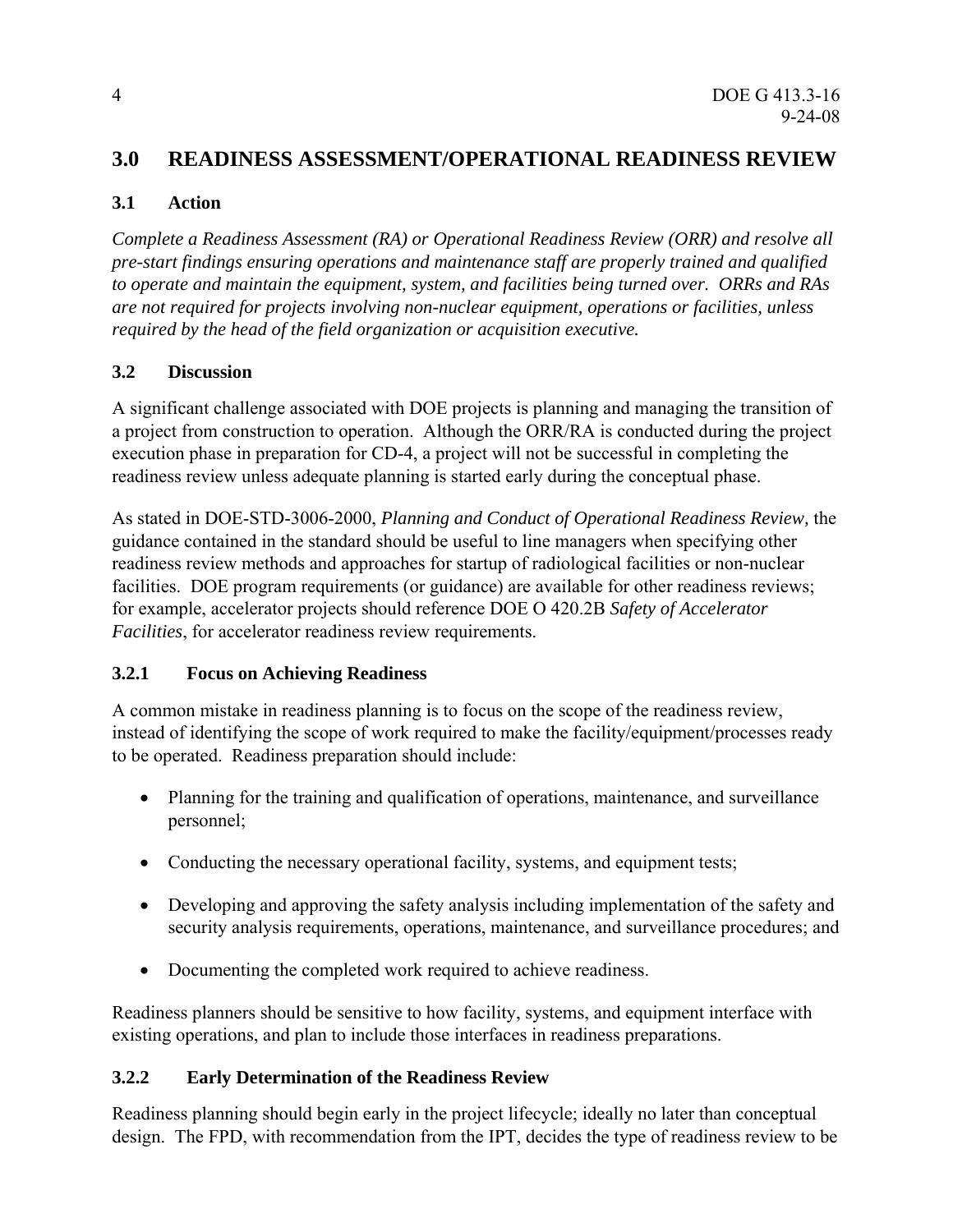DOE G 413.3-16 5 9-24-08

performed to verify initial operations and the authorization authority (AA) or startup authority. Management documents (PEP, project data sheet, etc.) should identify readiness planning schedule and cost data. For nuclear facilities and equipment, the startup notification report is the formal mechanism for the AA to approve the level of readiness review to be conducted. The project should be identified on the startup notification report prior to CD-2 supporting development of the project baseline. For non-nuclear facilities and equipment, line management should define the process and develop a detailed schedule used to verify that the facility/operations are ready.

#### **3.2.3 Developing a Project Approach to Readiness**

Readiness planning includes—

- Assigning a responsible individual (i.e., a readiness lead) for the project's readiness preparation activities,
- Ensuring the activities are included in the project's WBS and WBS dictionary,
- Preparing a conceptual resource loaded schedule with milestones, and
- Preparing a conceptual cost estimate.

The user/operating organization is key to the successful definition of work required to achieve the necessary level of readiness to conduct operations, and should be a key member of the IPT starting at the conceptual design phase. Additional information on IPT membership can be found in the IPT guide. Readiness implementation should include a phased approach with a staged occupancy/startup.

A desirable (but not mandatory) activity for the readiness lead would be to prepare a readiness/startup plan to be used in support of the readiness preparation and review. This plan should be tailored to review needs. Prior to CD-3, the readiness/startup plan should provide sufficient detail in the project schedule to clearly understand relationships between facility, systems, or equipment operations documentation, user/operating personnel training, approval of safety and security basis documents, testing of facility/systems/equipment, and the path to the readiness review. The detailed schedule should be used by the IPT to successfully navigate the next phase of the project. As with any other project activity, readiness preparations and the associated required reviews should be planned, assigned, scheduled, estimated, and managed as a sub-project within the larger project.

#### **3.3 Guidance**

The readiness lead should be project organization or user/operating organization personnel. The FPD should have overall responsibility to ensure adequate continuing oversight and progress is maintained throughout all the readiness preparation activities. The FPD ensures the review provides an independent and credible assessment of the project's readiness and that the operating organization remains fully involved throughout the execution phase of the project.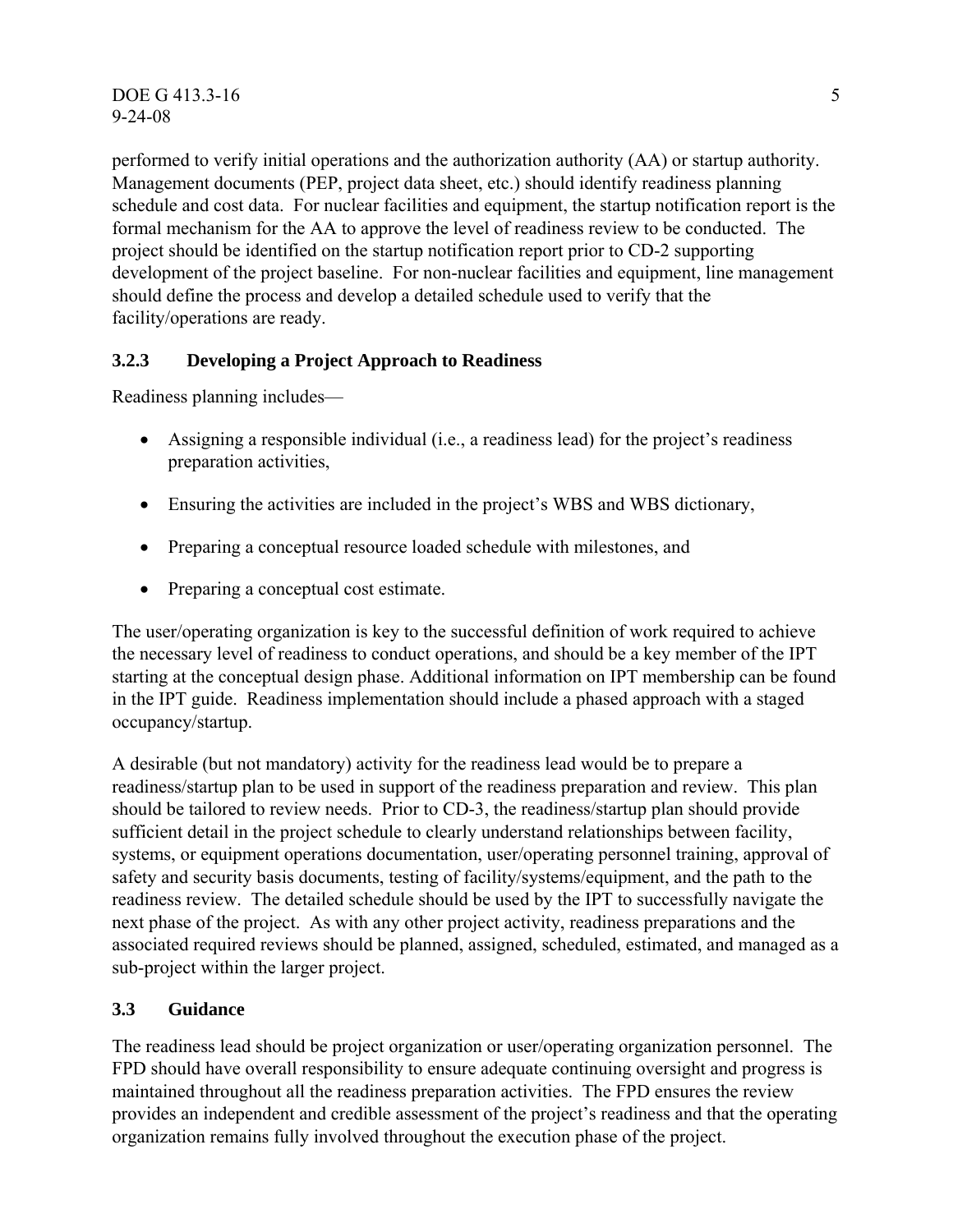A large part of the RA/ORR is a review of project documentation. A vital function of the readiness lead ensures that project documentation is identified, approved (as appropriate), filed, and maintained throughout the project. The project documentation should be maintained in a centralized, controlled location and be readily retrievable on short notice. In addition, a successful RA/ORR requires communication and coordination among several organizations, including major contractors and subcontractors, DOE Headquarters, DOE field office/operations office, State agencies and regulatory agencies.

## **3.3.1 Operational Readiness Review Scope**

An ORR is a disciplined, systematic, documented, performance-based examination of facilities, equipment, personnel, procedures, and management control systems for ensuring a facility can be operated safely and securely within its approved safety and security envelope as defined by the facility safety basis and security plan. The ORR scope is defined in the Plan of Action which address all of the core requirements identified in DOE O 425.1C, *Startup and Restart of Nuclear Facilities*. A tailored approach should be used in defining the depth of the ORR based on core requirements and is documented in the ORR Implementation Plan approved by the ORR Team Leader. The ORR is effectively the mechanism for the project organization to demonstrate that

- the facility/system/equipment is in a state of readiness to safely and securely conduct operations in accordance with the safety basis and security plan;
- management control programs are in place to ensure safe and secure operations can be sustained; and
- user/operating organization personnel are trained and qualified.

The ORR provides the basis for the government's acceptance of the asset.

An RA is conducted to determine a facility's readiness to startup or restart when an ORR is not required or when a contractor's standard procedures for startup are not judged by the contractor or DOE management to provide an adequate verification of readiness. For restarts of nuclear facilities not requiring an ORR as defined in DOE O 425.1C, *Startup and Restart of Nuclear Facilities,* DOE line management evaluates (and ensures that contractor line management evaluates) the need to perform an RA prior to restart.

## **3.3.2 Certification and Verification**

The following are prerequisites for starting the DOE ORR:

- DOE line management has received correspondence from the responsible contractor and/or DOE user/operating organization certifying that the facility/system/equipment is ready for startup and this has been verified by the ORR.
- DOE line management has verified that the contractor and/or DOE user/operating organization preparations for startup have been completed.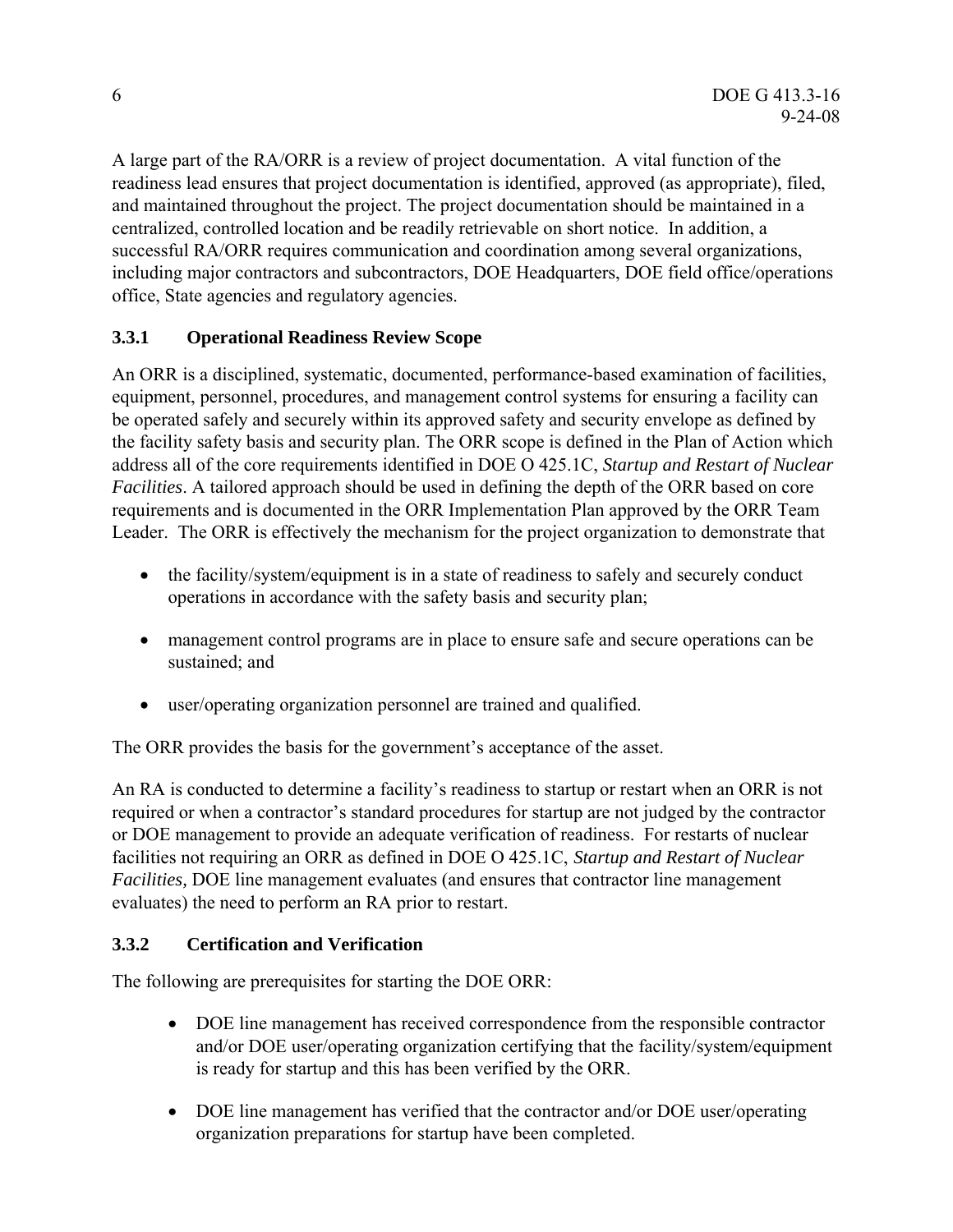#### DOE G 413.3-16 7 9-24-08

• DOE line management has certified that it meets, as a minimum, the applicable DOE-specific core requirements.

At the start of the DOE ORR, all startup actions should be completed, with the exception of a manageable list of open pre-start findings that have a well-defined schedule for closure. These results should be reviewed by the DOE ORR team. In the certification and verification process, DOE line management documents the actions taken to verify DOE field office and contractor readiness, including a review of closed contractor review findings, assessments of completed defined prerequisites, and other assessments performed to ascertain readiness.

In addition to the preceding information, some specific recommendations related to performing RA/ORR activities follow:

- Contractor ORRs should not start prematurely.
- Readiness should be achieved before starting the review.
- ORRs are to confirm readiness, not achieve readiness.
- Contractors should conduct a management self assessment prior to starting the ORR.
- DOE should reduce last minute perturbations by providing the ORR/RA implementation plan to oversight groups well ahead of the review.
- When planning the contractor and DOE ORR should include not only time for conducting interviews and observations but also time to consolidate individual preparation, including preparing forms, and analyzing data.

Readiness is not achieved until all pre-start findings have been resolved. DOE line management must ensure that all prestart findings of the DOE Operational Readiness Review or Readiness Assessment prior to startup or restart of the facility are resolved. If appropriate, prestart findings from an RA must be resolved and approved by the authorization authority.

## **4.0 COMMISSIONING PLAN**

NOTE: Much of this section is pulled from the Portland Energy Conservation's *Model Commissioning Plan and Guide Specifications,* dated February 1998 (available online at http://www.peci.org/CxTechnical/mcpgs.html). It has been modified, in places, to fit DOE's needs for developing Commissioning Plans.

#### **4.1 Action**

*Issue a Checkout, Testing, and Commissioning Plan that identifies subtasks, systems, and equipment. The commissioning plan ensures that the equipment, systems, and facilities including high performance sustainable building systems, perform as designed and are optimized for*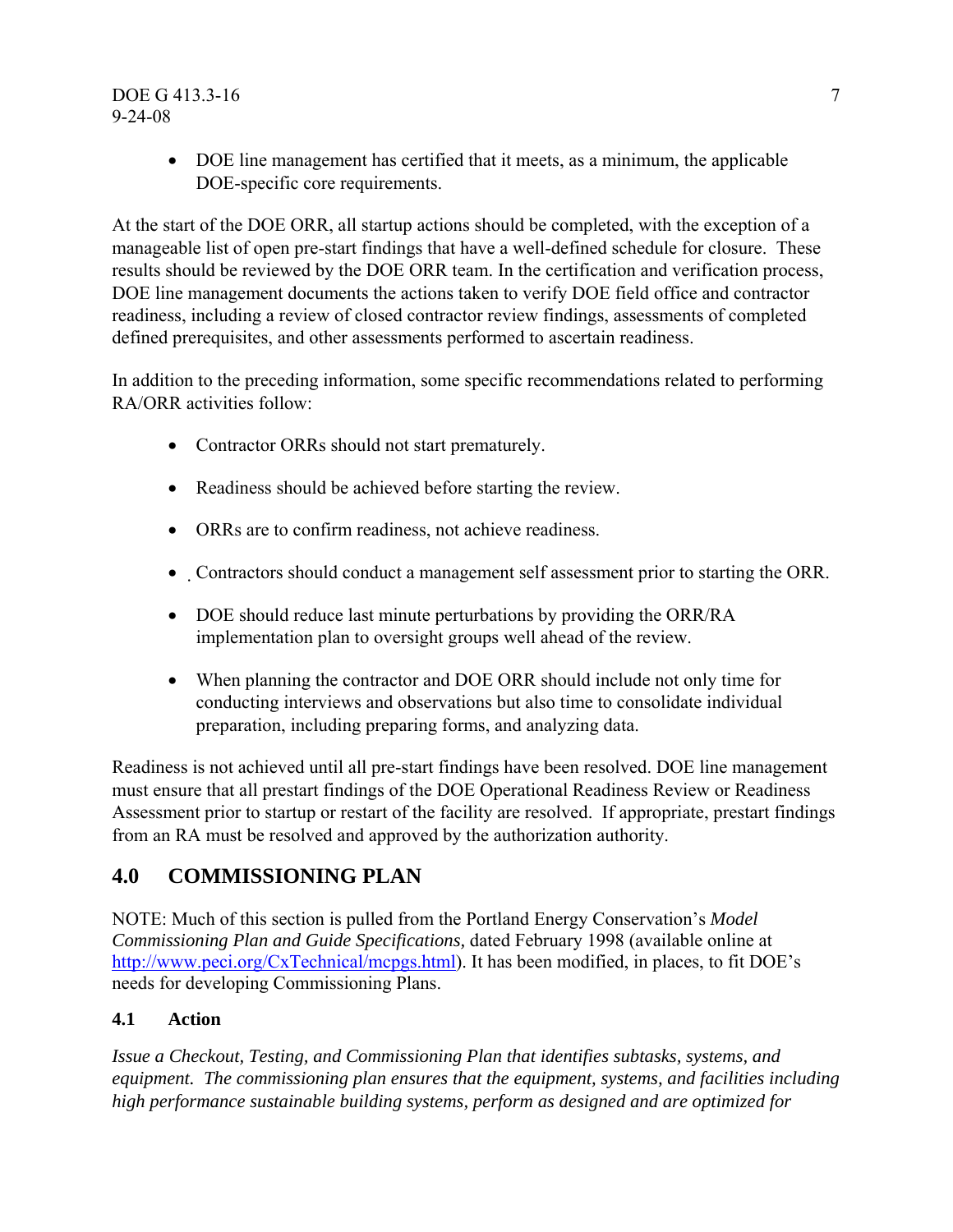*greatest energy efficiency, resource conservation, and occupant satisfaction. The Commissioning Plan includes checkout and testing criteria required for initial operations.* 

*\*\* Not applicable to clean-up projects.* 

## **4.2 Discussion**

## The DOE PM Glossary (online at

http://management.energy.gov/documents/DOE20PM20Glossary.pdf) defines commissioning as a systematic process for achieving, verifying, and documenting that the performance of the facility or system and that its various components meet the design intent and the functional and operational needs of the owners, users, and occupants. Commissioning is a systematic process of ensuring that building/facility systems perform interactively. This is achieved beginning in the design phase by documenting the design intent and continuing through construction, acceptance, and the warranty period with actual verification of performance, operation and maintenance (O&M) documentation and the training of operating personnel.

Commissioning, including checkout and testing, is performed to demonstrate structures, systems, and components(SSC)/structures, systems, and equipment (SSE) meet or exceed previously established project requirements. The Key Performance Parameters and Project Completion Criteria (see section 2) should be defined or referenced in the PEP. Commissioning and the resulting transition to operations are best achieved by—

- early project planning, organization, and preparation for transition;
- systematically performing required inspections and testing; and
- providing adequate documentation of testing and transition activities.

If commissioning and testing are required for project transition and closeout, a commissioning authority should be designated as a member of the integration project team (IPT) at Critical Decision-1 (CD-1). The Commissioning Authority is responsible for commissioning and testing if the IPT believes Commissioning is required for project transition and closeout. The Commissioning Authority approves the Commissioning Plan including the elements described in Section 3.Additional information on membership of the IPT can be found in the IPT guide. If commissioning and testing costs are considered significant enough to influence alternative analysis, a commissioning authority should be designated at CD-0 to be part of the gap or alternative analysis process.

## **4.2.1 Commissioning Mission**

## **4.2.1.1 Objective**

The objectives of the commissioning plan specifications during the design phase are as follows.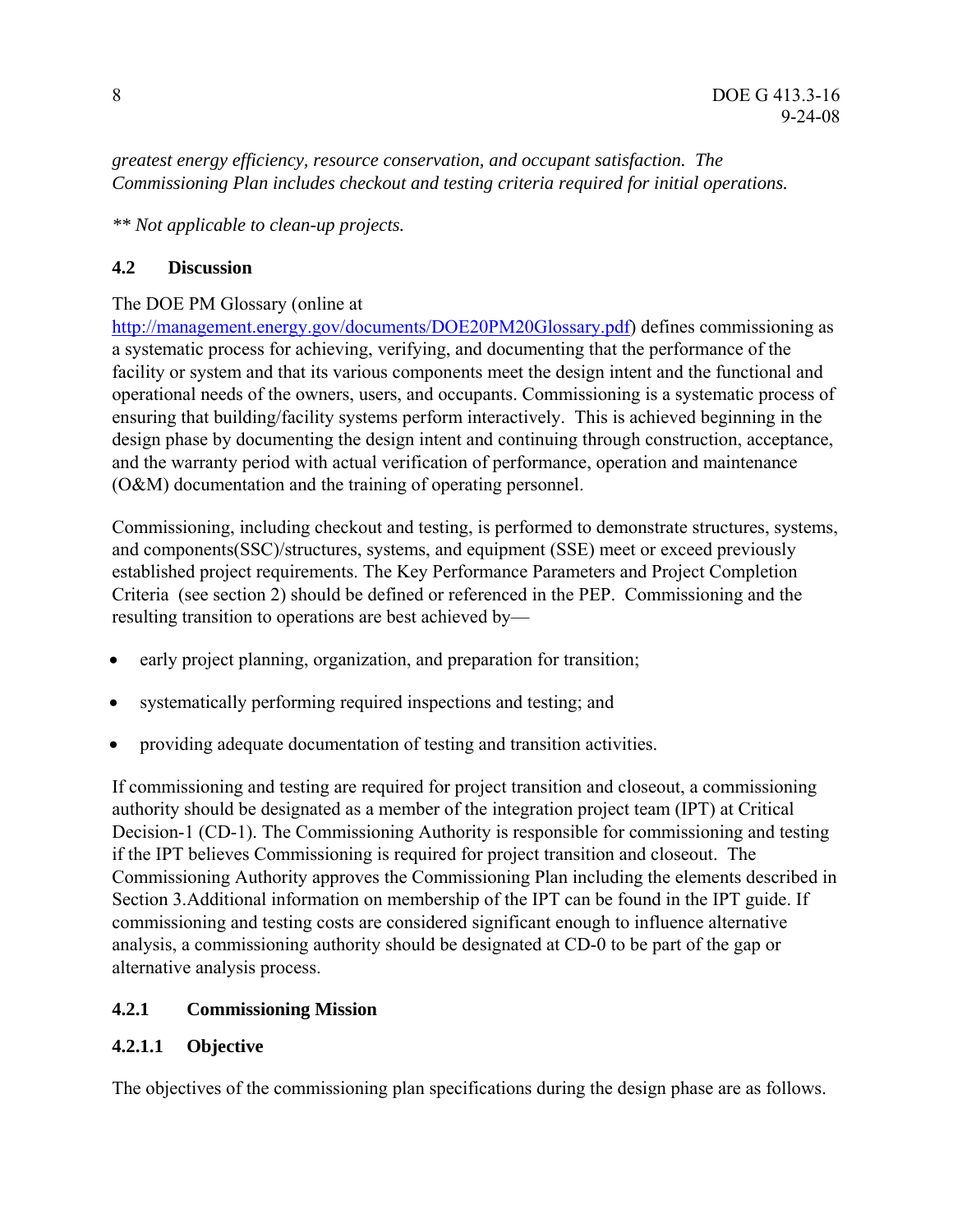#### DOE G 413.3-16 9 9-24-08

- 1. Ensure that the design team applies commissioning concepts to the design, e.g., clear and complete design intent documentation is developed, clear and concise process system and integrated system performance test requirements and acceptance criteria are specified, defined, and conveyed for inclusion in the construction documents, and commissioning-focused design reviews are conducted.
- 2. Ensure that the design team prepares commissioning specifications and specific forms or data sheets for documenting construction inspections and checks and ensure the Commissioning Authority develops a Commissioning Plan for inclusion in the construction documents.

By meeting the above objectives during the design phase, the following can be achieved.

- Commissioning work can be accurately bid.
- The commissioning process can be effectively executed by the contractor.
- Contractors or DOE user/operating organization can understand how to efficiently execute the commissioning process.
- There is a systematic, efficient and enforceable method to accomplish the commissioning objectives.
- The commissioning objectives are met by—
	- ensuring that applicable equipment and systems are installed properly and receive adequate operational checkout by installing contractors,
	- verifying and documenting proper performance of equipment and systems,
	- ensuring that O&M documentation left on site is complete, and
	- ensuring that the owner's operating personnel are adequately trained.

#### **4.2.1.2 Commissioning Scope Description**

The scope description provides a suggested outline (and checklist) for use in preparing a commissioning plan. A tailoring approach should be applied to the development of the commissioning plan, as necessary for the various types of DOE project scope, complexity, and associated project risks. This document provides guidance and useful references related to each of the outline items listed. The FPD and commissioning authority can refer to the *Model Commissioning Plan and Guide Specifications*, Portland Energy Conservation, dated February 1998 (online at http://www.peci.org/CxTechnical/mcpgs.html) for further details.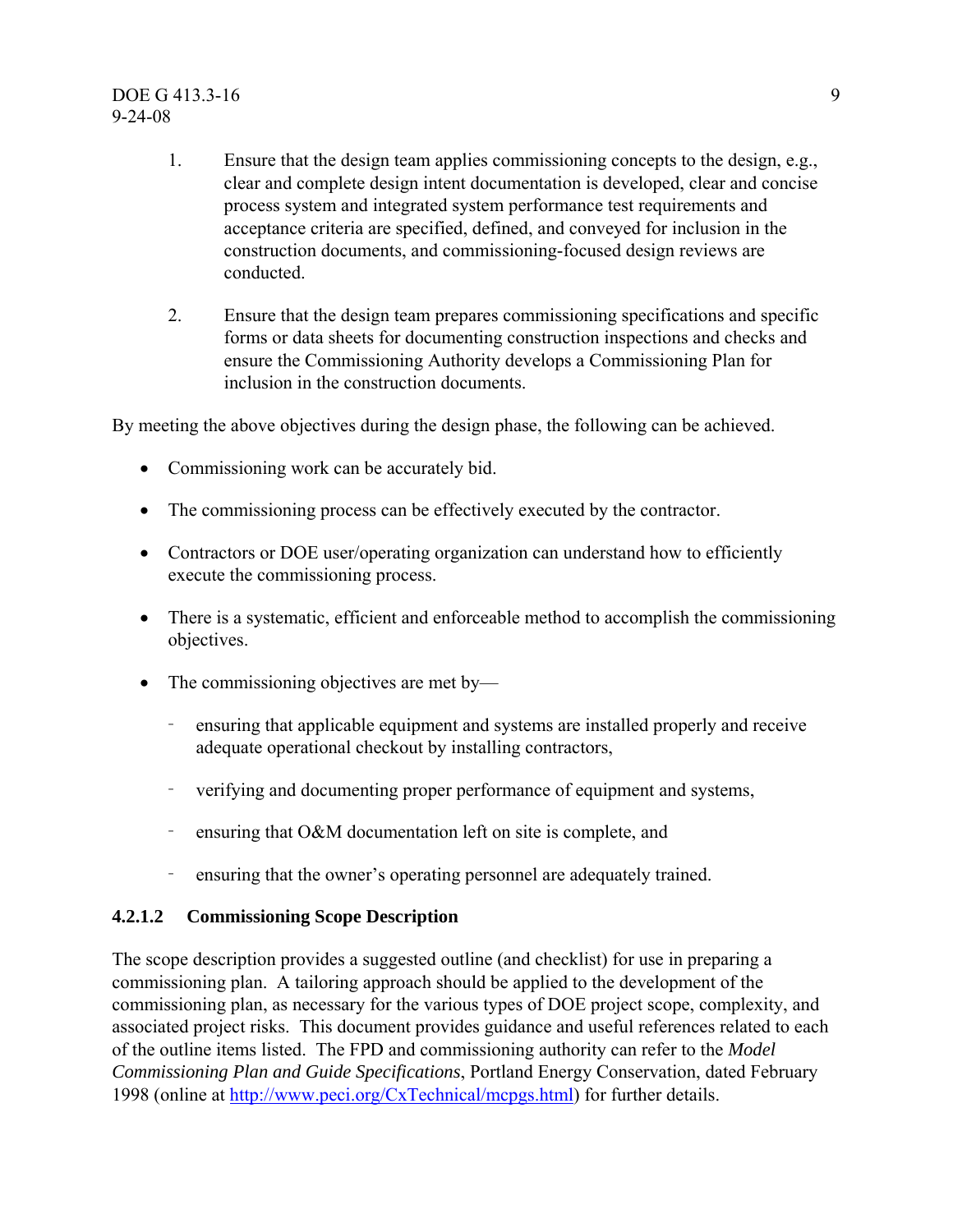The commissioning plan describes the high-level activities required for the project, such as testing, startup, transition to operations, staffing, training, documentation preparation, etc. The Commission Plan scope should be under configuration control.

## **4.3 Guidance**

## **4.3.1 Commissioning Planning**

The commissioning plan is comprised of the following four separate documents designated as "parts."

| Part I.   | Commissioning Requirements-Design Phase   |
|-----------|-------------------------------------------|
| Part II.  | Commissioning Plan-Design Phase           |
| Part III. | <b>Commissioning Guide Specifications</b> |
| Part IV.  | Commissioning Plan-Construction Phase     |

A brief description of each part follows:

## **4.3.1.1 Part I. Commissioning Requirements—Design Phase**

The Commissioning Requirements−Design Phase relates to actions to be carried out during the development of the contract documents. Included are lists of the responsibilities for each member of the design team and for all players during the construction phase. If a bid for an architectural/engineering (A/E) firm is to be implemented, this document should be included in the request for proposal (RFP).

## **4.3.1.2 Part II. Commissioning Plan—Design Phase**

The Commissioning Plan−Design Phase guides the commissioning activities during the design phase. It provides details of responsibilities called out in Part I, *Commissioning Requirements*−*Design Phase* for the architect, design engineers, commissioning manager, construction manager, project manager, and federal project director. The plan describes the duties of the design team and commissioning authority in developing the site-specific commissioning specifications and for developing the first two drafts of the Commissioning Plan−Construction Phase.

## **4.3.1.3 Part III. Commissioning Guide Specifications**

The commissioning guide specifications contain recommended language that describes both the requirements and the process to incorporate commissioning into construction specifications. All divisions and sections that relate to commissioning should include language ensuring that the contractors or DOE user/operating organization are clearly informed regarding their commissioning responsibilities. An explanation of the commissioning process is also provided.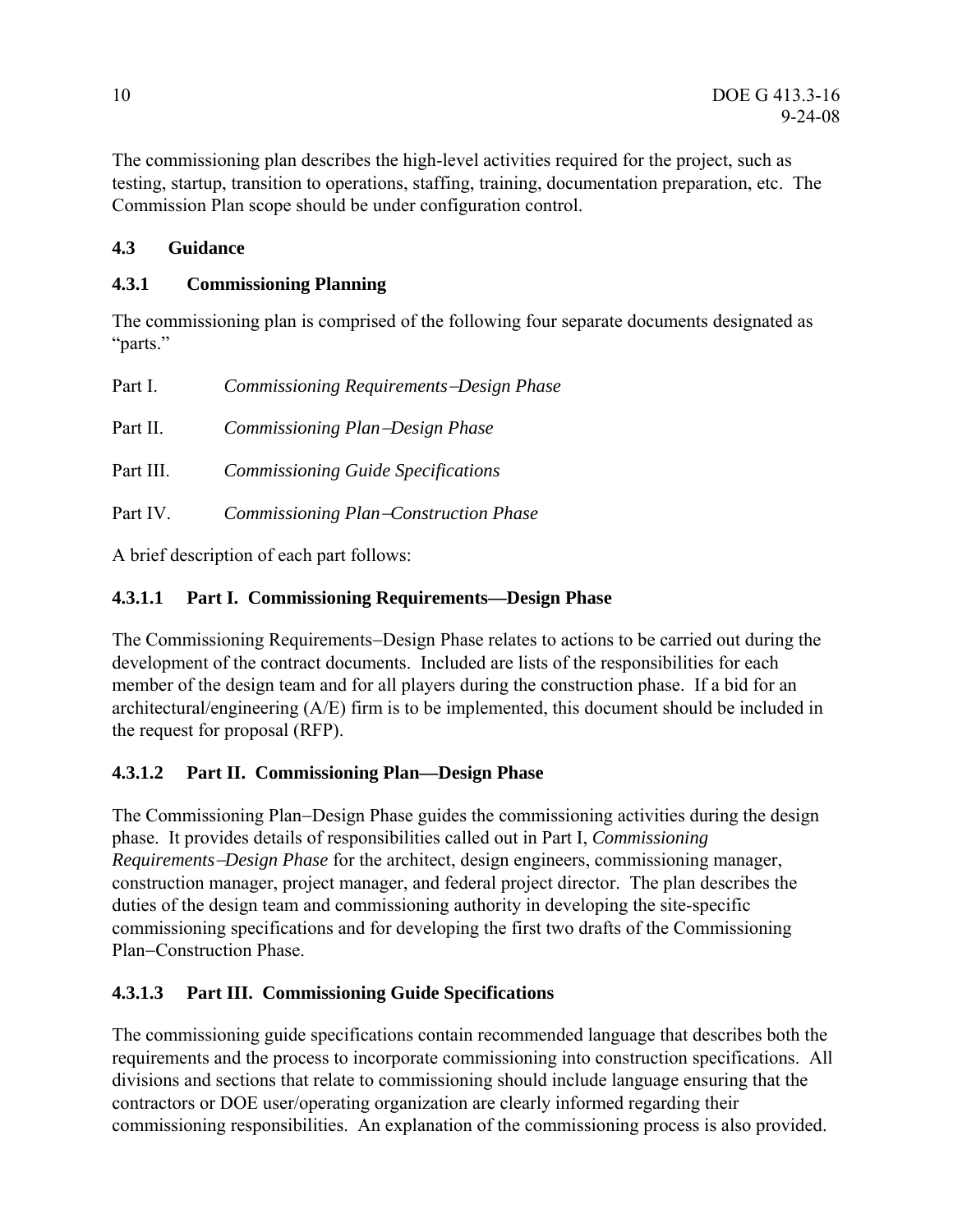DOE G 413.3-16 11 9-24-08

In addition, pre-functional checklists and sample functional tests are included for many common types of equipment and systems. There are few systems and components that lend themselves to pre-functional checklist (as listed within the PEIC referenced earlier in this document) or generic type of testing, save the HVAC systems for normal building habitability. Most new facilities have very unique and often one of a kind process systems requiring a dedicated test team to validate and put into service.

#### **4.3.1.4 Part IV. Commissioning Plan—Construction Phase**

The Commissioning Plan−Construction Phase is developed in draft form for the specific project during the design phase, which provides direction for the development of commissioning specifications by the design team. During the construction phase, the plan provides direction for the commissioning tasks during construction. The plan focuses on providing support to the specifications and provides forms for application of the commissioning process.

The following graphic illustrates the above process.



**Commissioning** (Cx) **Contract Document Development**

For details of each section including more detailed scope, roles and responsibilities, checklists, required documents, see "Model Commissioning Plan and Guide Specifications".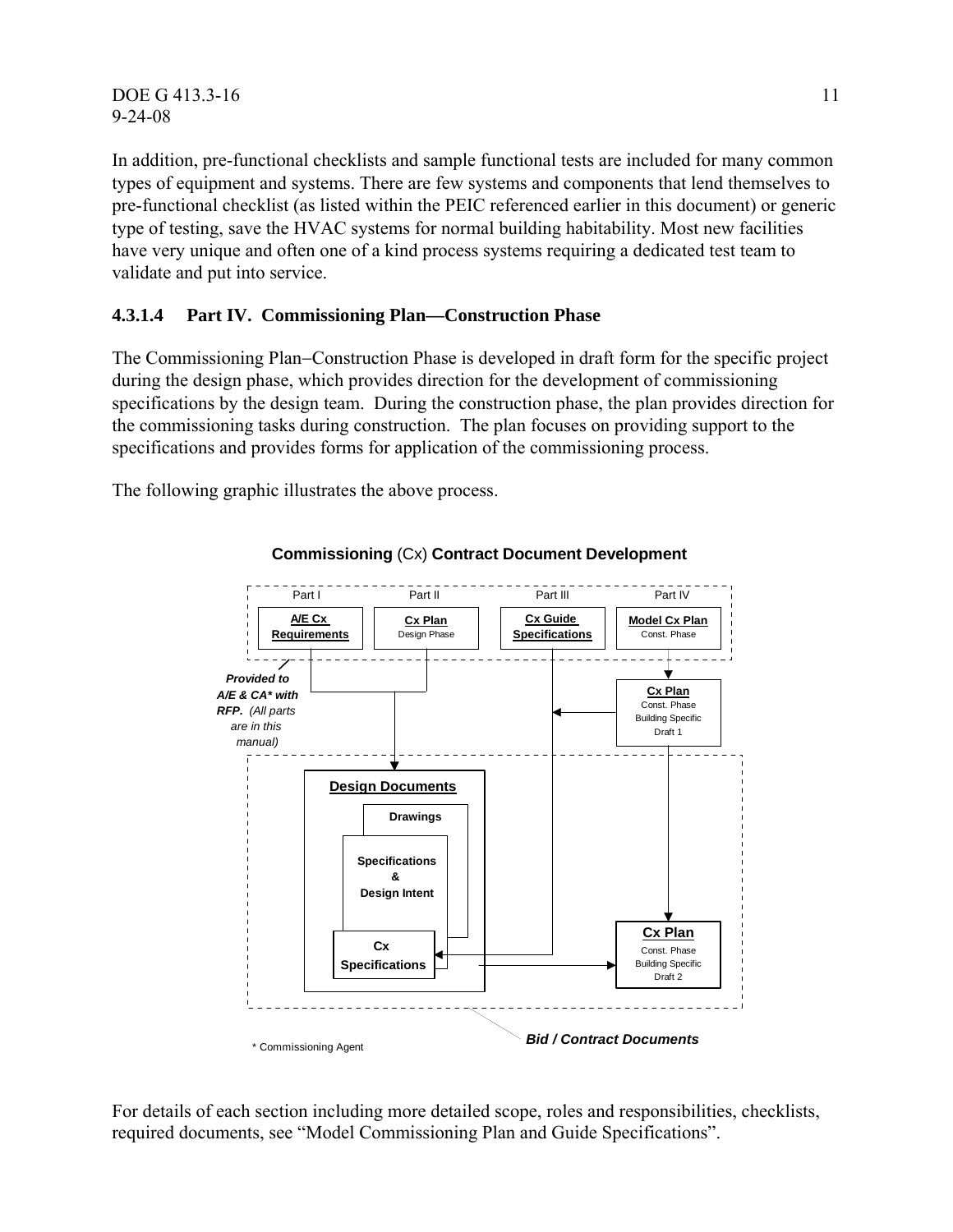## **5.0 TRANSITION TO OPERATIONS PLAN**

#### **5.1 Action**

*Issue a Project Transition to Operations Plan\*\* that clearly defines the basis for attaining initial operating capability, full operating capability, or project closeout, as applicable. The plan includes documentation, training, interfaces, and draft schedules*.

*\*\* Not applicable to clean-up projects.* 

#### **5.2 Discussion**

The Transition to Operations Plan (TOP) is a prerequisite to obtain Secretarial acquisition executive/acquisition executive approval for CD-4. The purpose of the TOP is to identify and plan for project transition phase activities that are required for approval to begin initial or full operations of project deliverables. The overall goal is to ensure a smooth turnover of the project deliverables (i.e., equipment, facility, product, or asset) and a seamless hand-off of responsibility/ownership from the project organization to the user/operating organization. A TOP is prepared to ensure efficient and effective management of the transition scope; align schedules, identify resources to facilitate project transition; and provide proper customer/sponsor/stakeholder interfaces.

A TOP is an agreement between the project organization (FPD and project manager), DOE program, and the user/operating organization that describes the process for implementing transition to operations activities. A tailored approach should be used when developing the TOP based upon the programmatic importance and complexity of the project. Systems engineering techniques should be applied when developing and implementing the TOP.

The key to a successful transition to operations is early, thorough, forward-looking planning. The TOP is a living document that should be kept current by the IPT throughout the project lifecycle. For additional information on the responsibilities of the IPT see the IPT guide. A preliminary TOP should be included/referenced in the PEP. Project funded activities associated with transition to operations should be identified and incorporated into the project performance baseline, and DOE program funded activities associated with transition to operations should be planned for by the program. A draft TOP should be started during design and completed as soon as possible after final design is completed. The final TOP is completed during construction before the project's integrated startup and commissioning activities, and is a prerequisite for CD-4 under DOE O 413.3A. For projects that are implemented in phases, the TOP should be started during the initial phase of design, with incremental updates to the plan made as necessary during project phases.

IPT members who are responsible for TOP should prepare the plan. It is very important to have participation (i.e., buy-in) by the user/operating organization and DOE program. In addition, participation by other key stakeholders should be considered.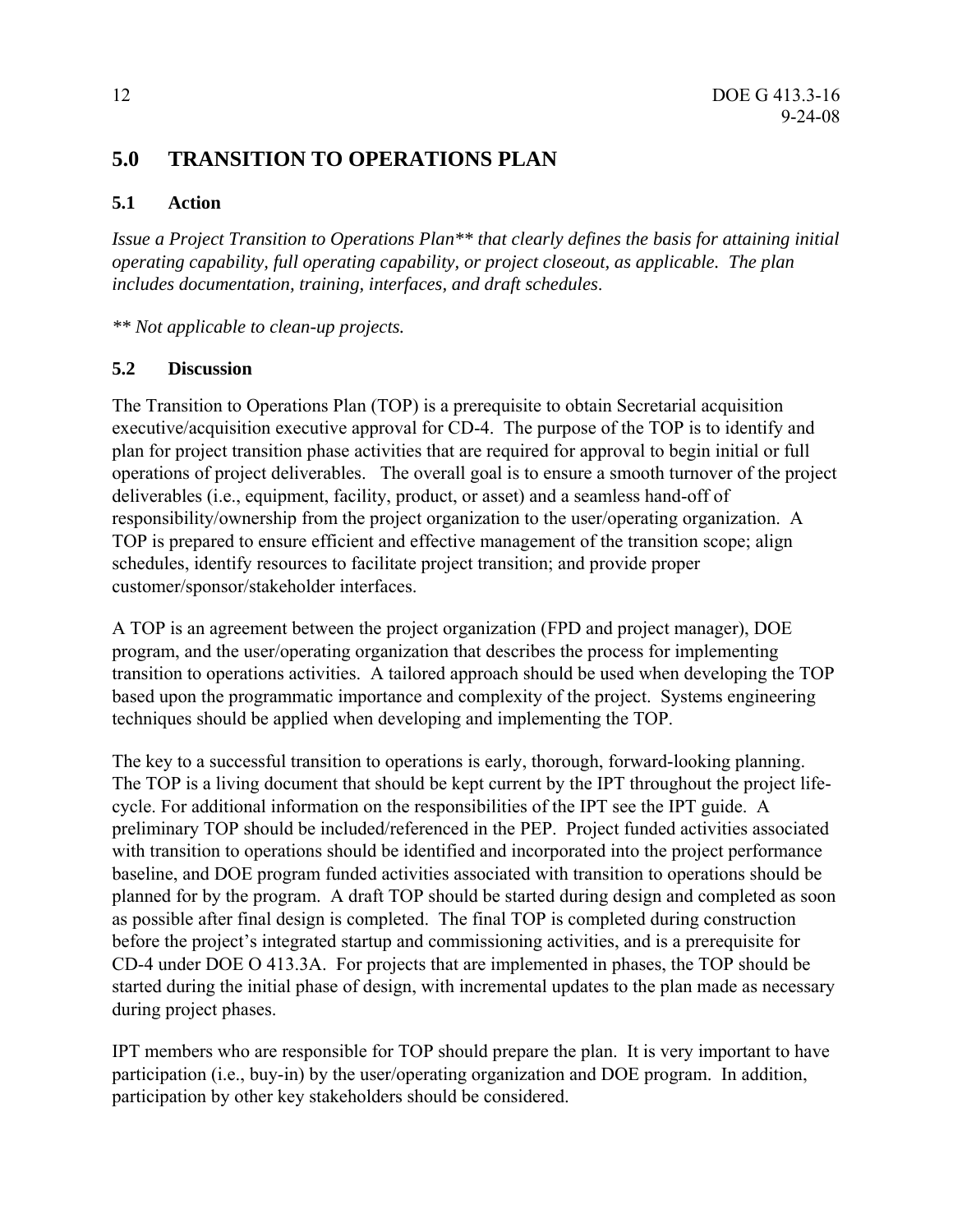DOE G 413.3-16 13 9-24-08

The TOP should be approved by the project's DOE program sponsor, the DOE federal project director, the contractor project manager and the user/operating organization in accordance with the roles, responsibilities and authorities outlined in the PEP. The TOP should be under configuration control.

## **5.3 Guidance**

References and topics to be considered are discussed below. Using a tailored approach, the FPD and the IPT should assess each component of the project and their applicability for project transition to operations planning. The TOP should be comprehensive to address all transition phase activities but does not need to be voluminous and should reference other supporting documents as appropriate.

## **5.3.1 Project Description and Mission**

The summary project description from the PEP or project data sheet could be used.

The description should include detailed benefits that DOE and key stakeholders will realize at the completion of the project transition phase and list potential negative impact on DOE mission including project cost and schedule, security, environmental, safety, technical and operational dependencies or efficiency if transition to operations is delayed.

## **5.3.2 Planning Management, Organization and Control**

Describe the transition phase scope and activities such as testing (components, equipment, subsystems, systems, facilities, and software), activation, acceptance, beneficial occupancy, startup, commissioning, staffing, training, and readiness review. The transition to operations scope should be under configuration control (see section 5.3.10 below).

## **5.3.3 DOE Orders and Program Guidance**

List the DOE Directives and program guidance applicable to the transition to operations scope.

## **5.3.4 Key Transition Phase Steps and Deliverables**

Key transition phase steps should include project activities that should be undertaken to meet requirements identified in applicable DOE Directives and can include agreements between DOE program offices, or with regulatory agencies and other stakeholders (e.g., memorandum of agreement). The transition phase deliverables include the list of CD-4 prerequisites provided in Table 2 of DOE O 413.3A. Transition phase deliverables can also include transition to operation documentation. The key transition phase steps and deliverables should be under configuration control (see section 5.3.10 below).

## **5.3.5 Strategy**

Consistent with the PEP and project performance baseline, describe the strategy for completing the transition to operations scope, steps and deliverables. The strategy can be supported by a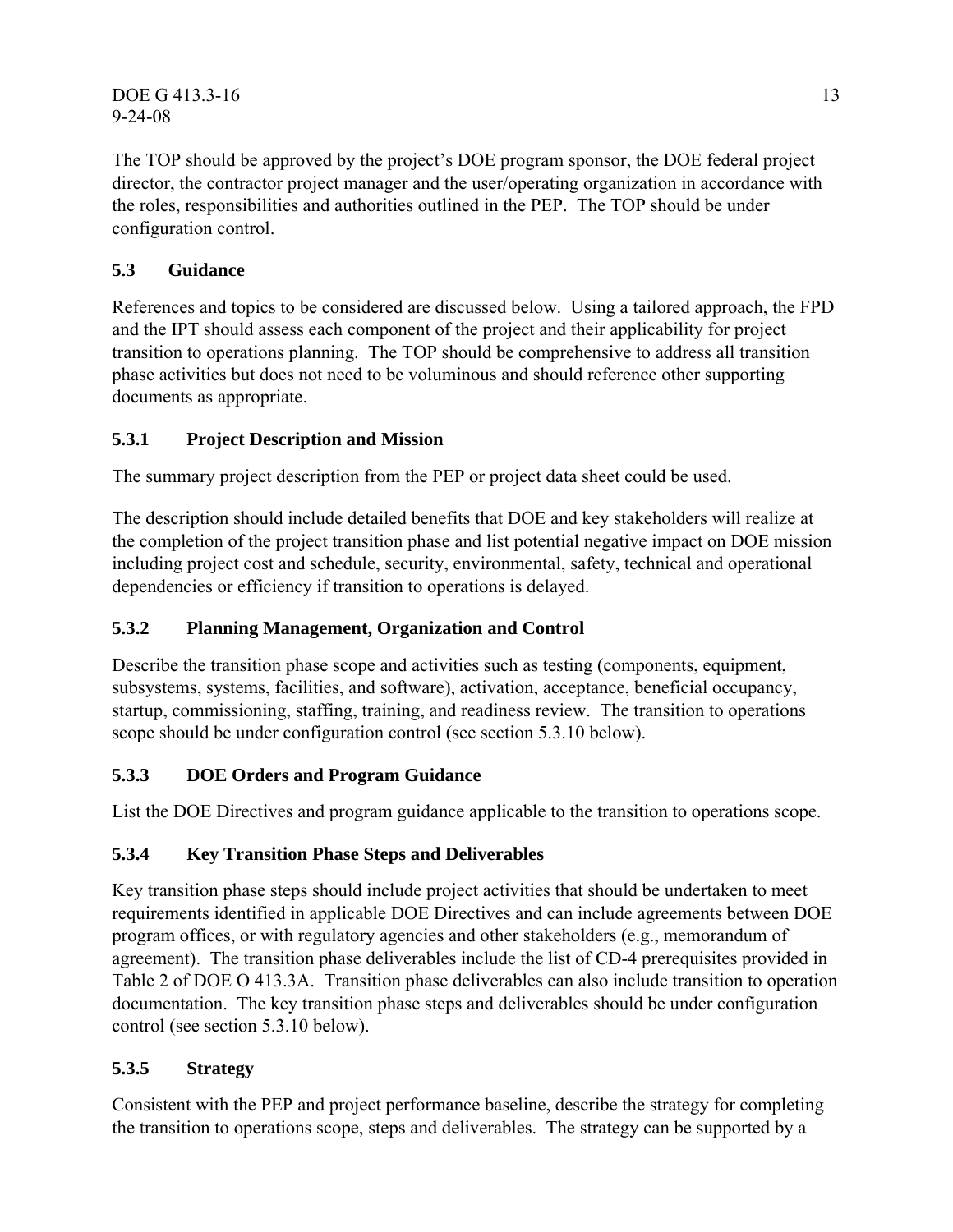sequence logic/network diagram or a Gantt chart. DOE Headquarters program personnel should be actively engaged in the strategy development because of its programmatic importance to DOE missions and budget planning.

## **5.3.6 Operation or Long Term Stewardship Cost**

Summarize the program's annual and life-cycle cost estimates for operation or long term stewardship of the project deliverables. Include the cost basis and assumptions for operation, maintenance, decontamination & decommissioning, and/or future surveillance activities, as appropriate.

## **5.3.7 Organizations, Stakeholders and Public Interfaces**

Describe the transition phase information and communications interfaces between DOE and contractor organizations, stakeholders, and the public. Identify the information needs and process for meeting those needs. Transition to operations interfaces should be consistent with the PEP, the project organization chart, and organization breakdown structure. <sup>1,2,40</sup>

## **5.3.8 Transition Team Roles and Responsibilities**

Identify the membership and leader of the transition team, and describe their roles and responsibilities for completing all of the transition to operations activities. Lines of communication should be clearly defined in this section. A responsibility assignment matrix (RAM) could be used.

## **5.3.9 Configuration Control**

The PEP provides the configuration control process and responsibilities for the project funded transition to operations scope. Describe or reference the process and responsibilities for nonproject (i.e., DOE program) funded transition to operations scope. Describe how these processes will be integrated.

## **5.3.10 Project Key Performance Elements and Completion Criteria**

Describe the initial operations and/or full operations key performance requirements, and list the Project Completion Criteria (from the PEP or other project documentation, e.g., project functional requirements). Summarize the plan and process for verifying that these standards and criteria can be met (see section 2.0 above).

## **5.3.11 Schedule and Key Milestones**

Provide a comprehensive, integrated (project and program), transition to operations schedule and identify key milestones. The schedule and key milestones should be consistent with the integrated project schedule, the transition to operations strategy, and sequence logic/network diagrams.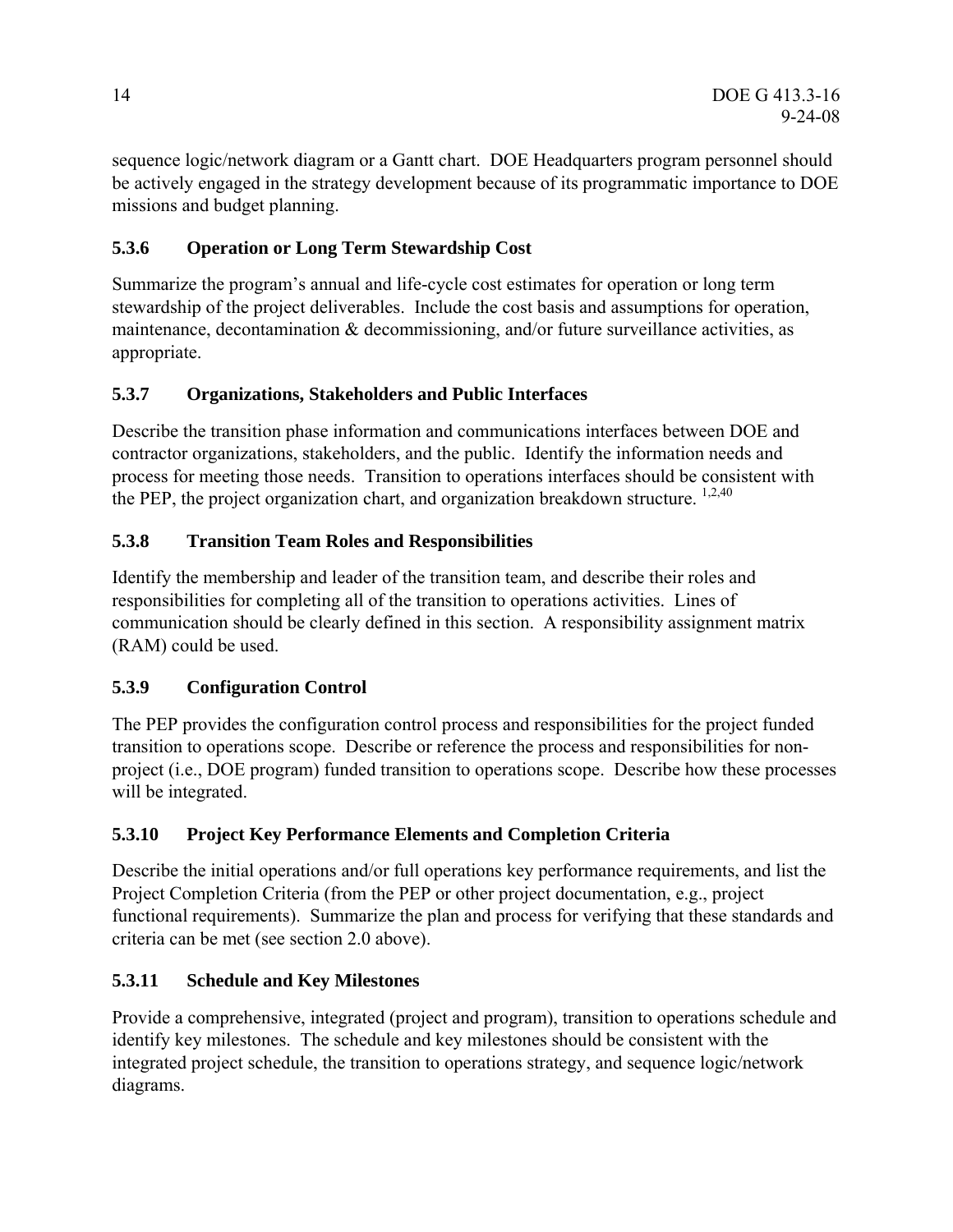## **5.3.12 Readiness Review**

Consistent with the PEP, identify the type of readiness review process, readiness review preparation roles and responsibilities, schedule and key milestones, interfaces with other transition to operations activities, resource requirements, readiness review documentation (e.g., contractor and DOE: plan of action, implementation plan, final report, and resolution of findings), and proposed approval authority (see section 3.3.1 above).

## **5.3.13 Operations and Maintenance Management**

Identify the operations and maintenance program requirements for facility equipment, structures, systems and components. This section could reference the operating and maintenance manuals for project deliverables. Also identify spare parts, chemicals, supplies, and required specialized vendor support for initial operation.

## **5.3.14 Facility Support, Operations and Maintenance Training**

Summarize as appropriate the plan for training the project test team, activation team, startup team, commissioning team, user/operating O&M personnel, and support personnel (e.g., emergency response/access for fire, hazard containment, security, etc.), including training materials development, qualification and/or certification.

## **5.3.15 Environment, Safety and Health (ES&H), and Quality Assurance**

Summarize the plan for preparing key ES&H documents needed to support CD-4, such as: documented safety analysis (DSA) and technical safety requirements (TSRs) for Hazard Category 1, 2, and 3 nuclear facilities; hazards analysis plan; DOE safety evaluation report; USQ procedure; updated construction project safety and health plan; energy and resource conservation plan; revision of the environmental management system and Quality Assurance Plan to incorporate any new aspects related to turnover and operations; and updated site emergency plan and facility emergency planning hazards assessment, if applicable (see section 8 below).

## **5.3.16 Safeguards and Security (S&S)**

Describe the process for validation of S&S equipment, programs, and processes, as applicable. Summarize the plan for preparing key S&S documents needed to support CD-4, such as the cyber security plan for IT projects, the security vulnerability assessment report, and the facility and/or Site Security Plan (see section 8 below).

## **5.3.17 Permits and Licenses**

Identify any permits and licenses that are required for initial operation and/or full operation of the project. Discuss the process for obtaining these permits and licenses, and providing any formal notifications to satisfy intra-program and interagency agreements.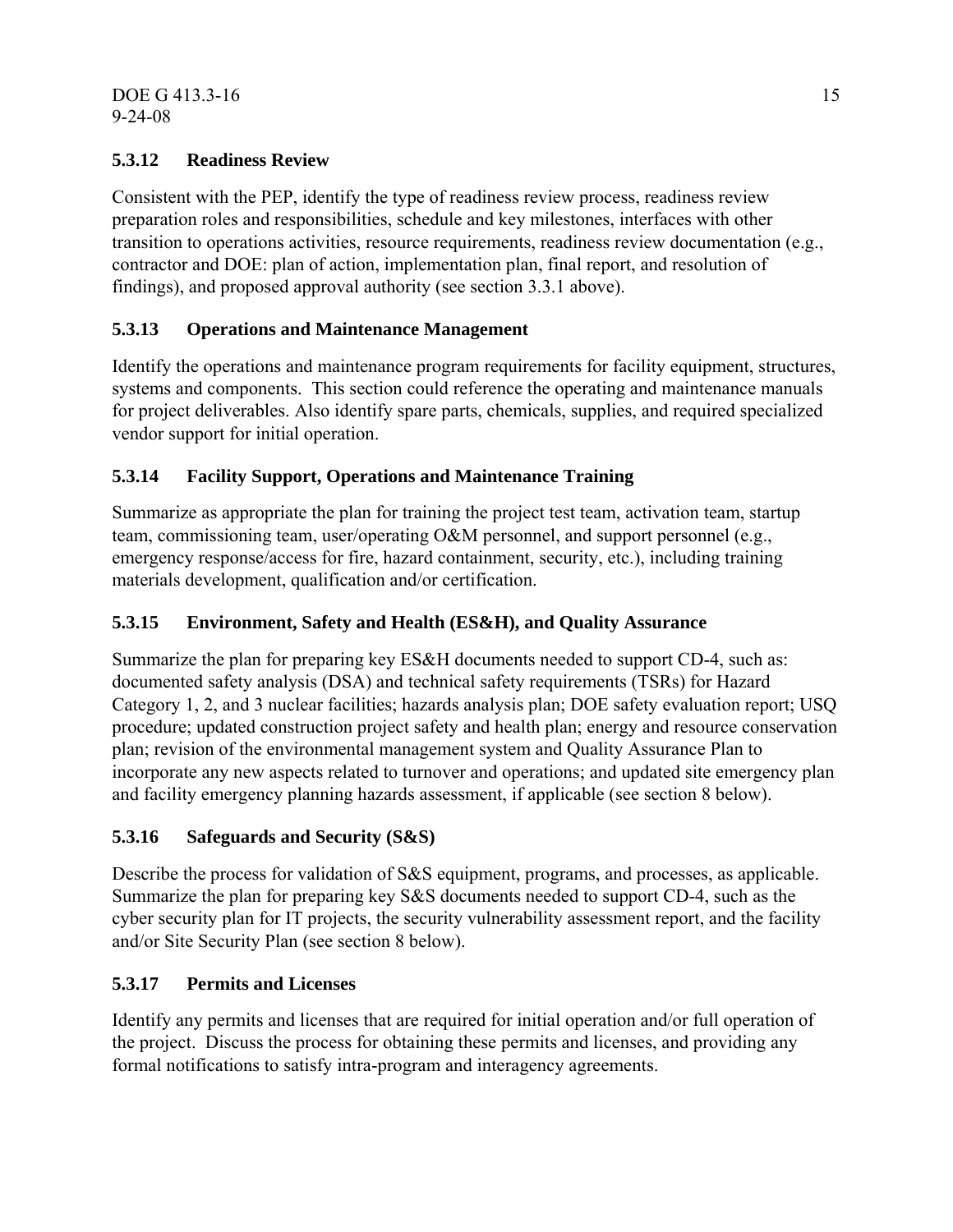## **5.3.18 Authorization and Notification**

Describe (or reference the document that describes) the process and responsibilities for formal authorization of initial operation and/or full operation of the project deliverables. The description (or reference document) should list any required notifications, both internal and external to the DOE, such as to regulatory agencies.

#### **5.3.19 Project Acceptance, Beneficial Occupancy, and Transfer to Operations**

Describe the process for formal acceptance and/or beneficial occupancy of the project deliverables and transfer/handover to the user/operating organization. This should be based on meeting the terms of the project contract, with deliverable acceptance by the contract administrator and formal acceptance and/or beneficial occupancy documentation which accept the deliverables from the project organization to the user/operating organization consistent with the PEP and transition to operations strategy.

#### **5.3.20 Business Functions**

Discuss the transition strategy for project business functions; the process to transfer licenses, contracts, equipment, assets, real property, and records to the user/operating organization, as applicable; disposition of any Government-furnished equipment provided to project contractors; and the process for handling unresolved project litigation and liabilities.

## **5.3.21 Project Information and Records Turnover**

Identify the project information and records that will be transferred from the project organization to the user/operating organization, and describe the sequence, responsibilities, and formal acceptance process for turnover. Project information and records could include test reports, operation and maintenance manuals, training materials, agreements, acceptance documents, ES&H documents, design basis documents, as-built drawings, specifications, equipment manuals, warranties and configuration management documents.

## **5.3.22 Transition to Operations Reporting**

Describe how transition to operations reporting will be handled. For example, it could be a separate report or it could be incorporated into the project quarterly review with the DOE program sponsor. Discuss the report content, frequency and responsibility for preparation.

## **5.3.23 User/Operating Organization Staff Planning**

Summarize the plan for mobilizing the user/operating organization workforce, as required so that it can assume responsibility for operation of the project deliverables by CD-4 or according to the schedule stipulated in the Program Budget Decision memo signed by the CFO. This may include a ramp up of staff during testing, activation, startup and/or commissioning as appropriate, so that the user/operating organization staff gain experience. This section could reference a more detailed user/operating organization staffing plan.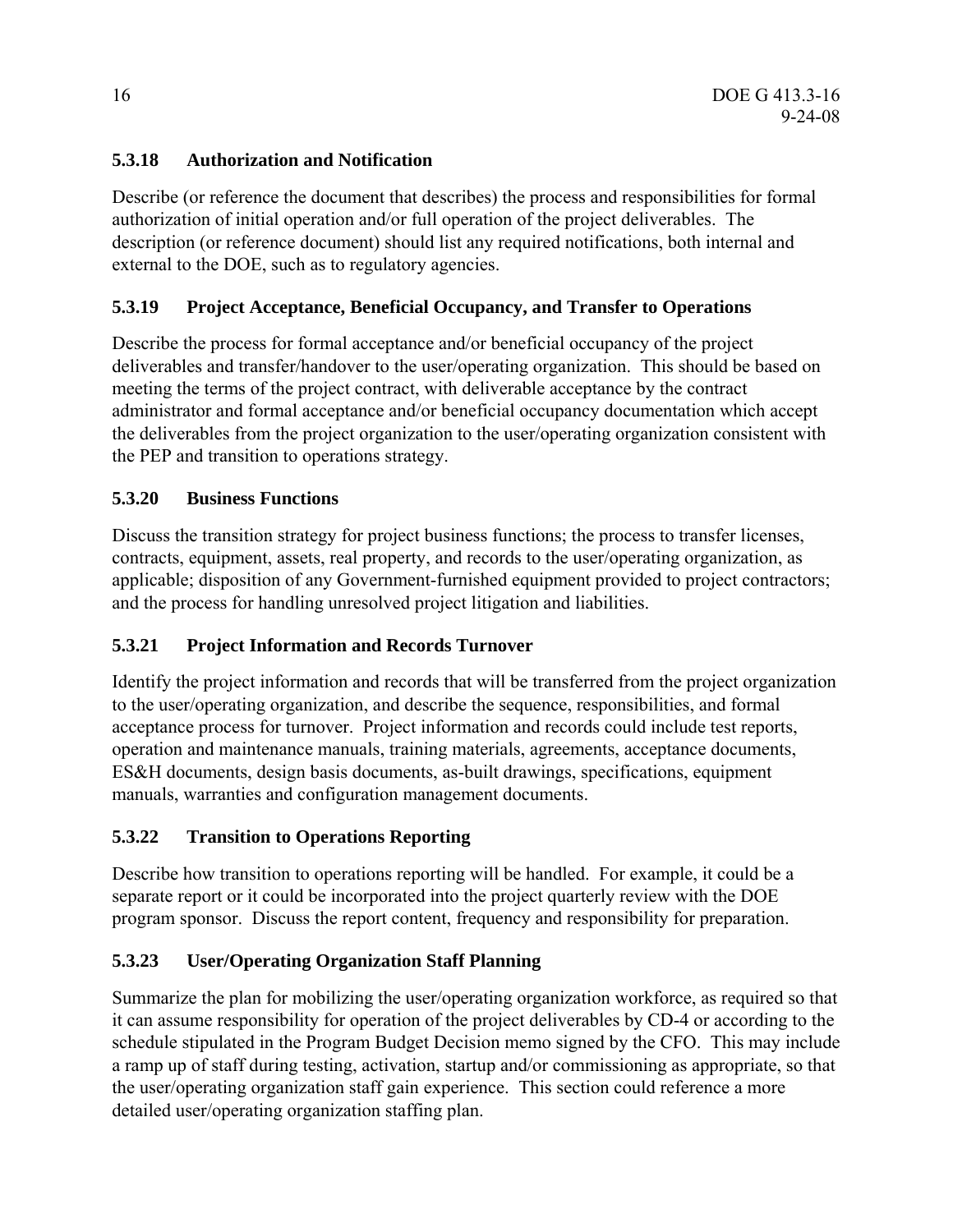## **5.3.24 Lessons Learned and Process Improvement**

Document transition to operations lessons learned, including performance history leading to successful operation of the project. Implement process improvement opportunities throughout the life of the project to improve transition workflow (see section 9 of this Guide).

## **5.3.25 Project Organization De-staffing Planning**

Summarize the plan for demobilizing the contractor's project workforce and for DOE project staff, as applicable for a smooth transition to operations. This section could reference a more detailed project organization de-staffing plan.

## **6.0 QUALITY ASSURANCE**

#### **6.1 Action:**

*Issue an updated Quality Assurance Plan to address testing, identified deficiencies, and startup, transition, and operation activities.* 

#### **6.2 Discussion:**

Over the duration of the project many changes are likely to occur. They should be in the area of testing, startup, transition, operational activities or other identified deficiencies. These are likely to affect the existing project quality assurance program. In addition each of these changes should have useful lessons learned for specific areas. Incorporation of all lessons learned for similar projects at the same or other sites could be very useful. An update of the Quality Assurance Plan may be necessary. The Quality Assurance Plan should be updated under guidance of the federal project director.

#### **6.3 Guidance**

The Quality Assurance Plan is developed at the inception of the project and is updated, as necessary over, the project life cycle. The FPD is responsible for planning and implementing the Quality Assurance Program for the project. During the preparation of the project documentation appropriate consideration needs to be given to Quality Assurance because quality affects cost, availability, effectiveness, safety, security, and performance. Quality assurance needs to address the following 10 criteria:

- Program
- Personnel training and qualification
- Quality improvement
- Documents and records
- Work processes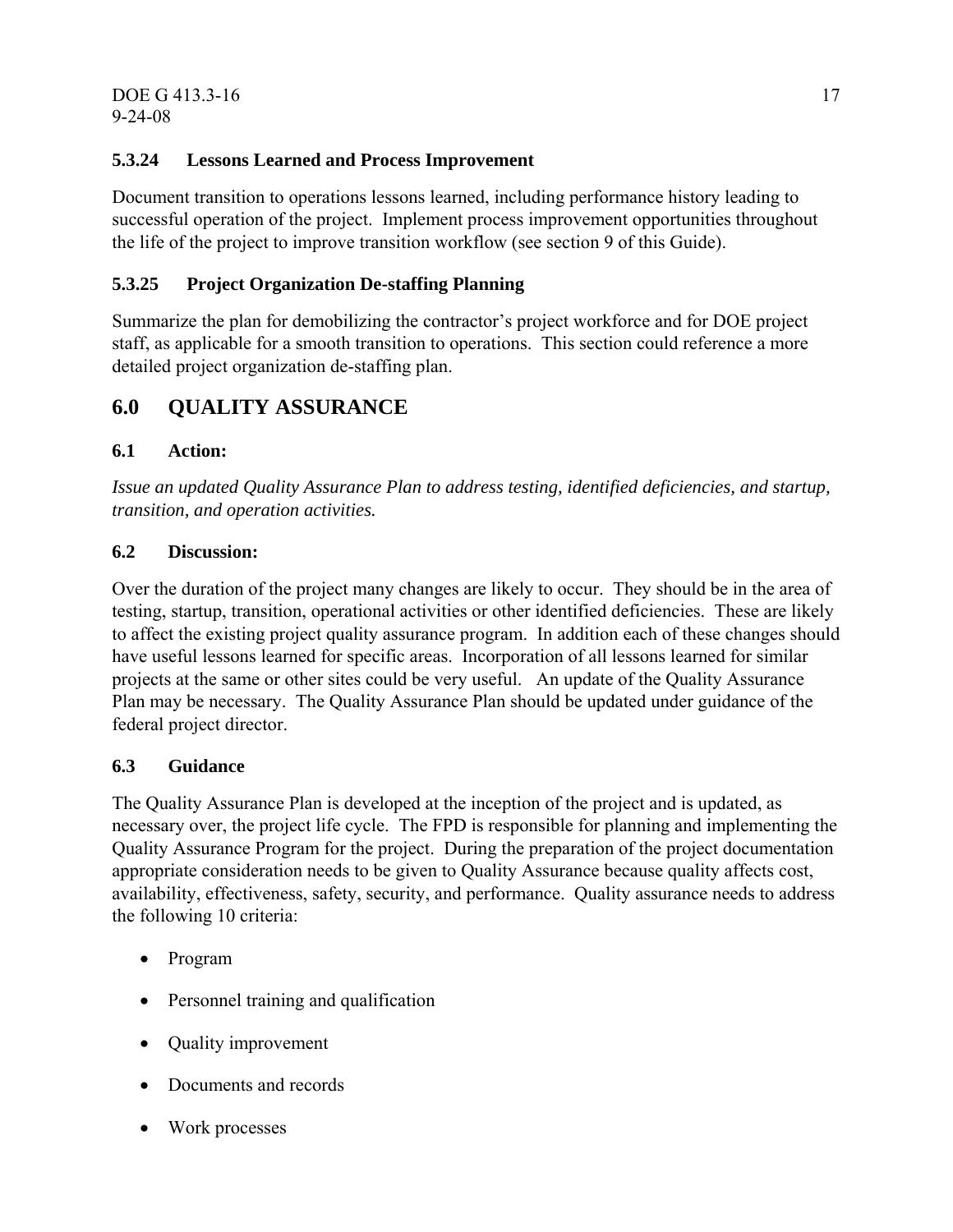- Design
- Procurement
- Inspection and acceptance
- Management assessment
- Independent assessment

Depending on the nature of the project, the key requirements/elements of a quality assurance program are provided in DOE O 414..1C and Title 10 Code of Federal Regulations (CFR) Part 830 Subpart A.

## **7.0 ENVIRONMENTAL MANAGEMENT SYSTEM REVISION**

## **7.1 Action**

*Revise the environmental management system to ensure that it incorporates new environmental aspects related to turnover and operations*.

## **7.2 Discussion**

DOE O 413.3A requires a revision of the environmental management system when a construction/build or remediation project initiates project closeout and transition activities. This revision is required upon the completion of a project and the transfer or turnover of the project deliverables to another organization for operations or long-term stewardship responsibilities. The purpose of revising the environmental management system is to ensure project facility/systems/equipment operations or long-term stewardship activities continue to achieve environmental protection and regulatory compliance. The revision needs to reflect the environmental aspects necessary to ensure continued protection of human health and the environment and compliance with environmental regulations after a project is turned over for operations or long-term stewardship activities.

The environmental management system is to address the environmental aspects of project operations or activities and to ensure ongoing compliance with environmental regulatory requirements. Executive Order 13423 dated January 24, 2007, *Strengthening Federal Environmental, Energy, and Transportation Management*, requires that all agencies implement an environmental management system at the appropriate organizational levels. DOE sites have met this requirement principally through compliance with and/or certification to ISO 14001, *Environmental Management Systems—Specification with Guidance for Use.* For information on what should be included in an EMS, refer to the DOE G 450.1 series.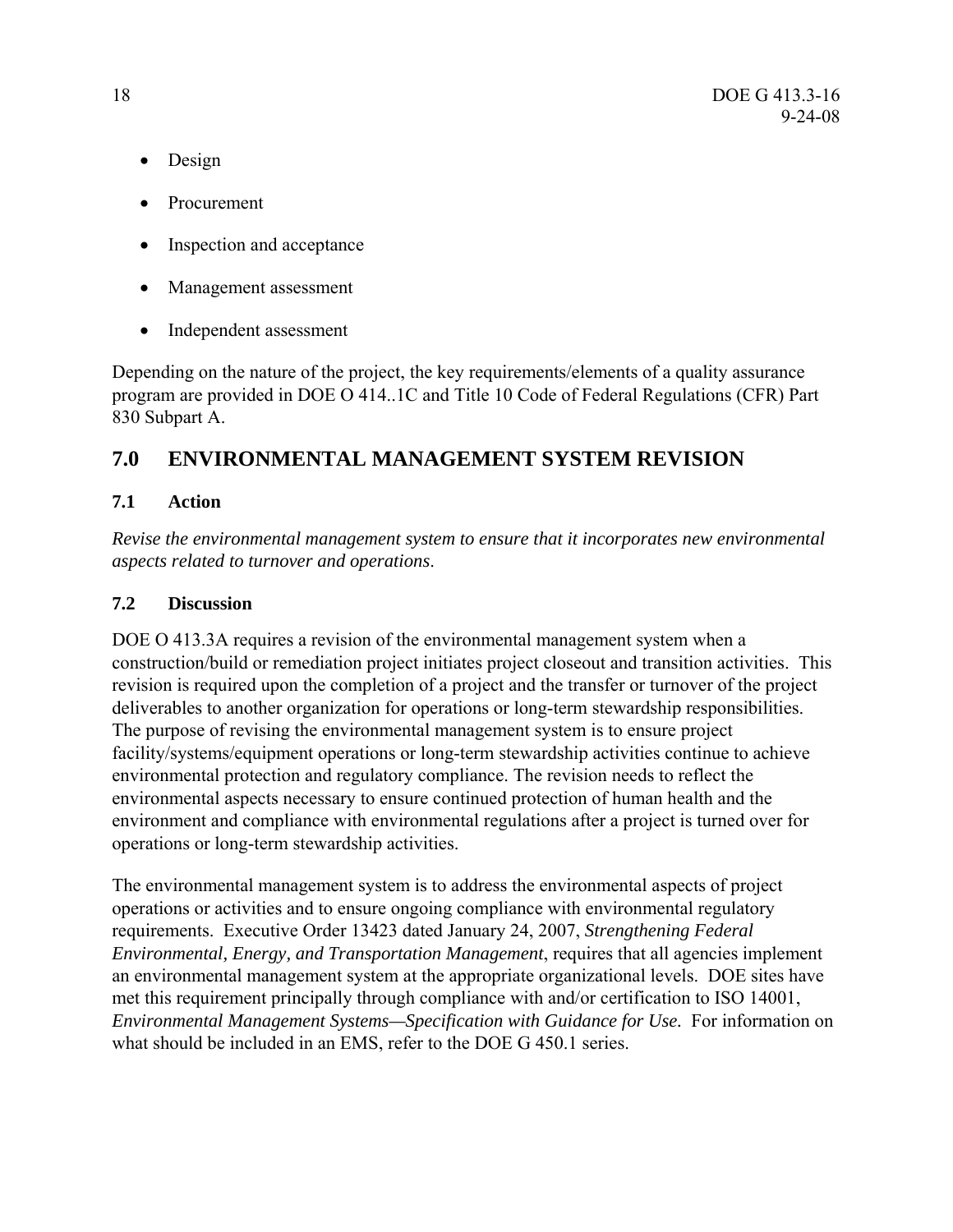#### DOE G 413.3-16 19 9-24-08

## **7.3 Guidance**

Prior to CD-4, an environmental management system should be revised and implemented upon the turnover/transition date to reflect the project's operational configuration and/or the long-term stewardship activities This environmental management system can either be under a site-wide management system or be facility specific. Further, the environmental management system should reflect the environmental aspects related to turnover, i.e., project operations or long-term stewardship, as well as the six elements of an environmental management system according to ISO 14001 (online at

http://www.iso.org/iso/iso\_catalogue/management\_standards/iso\_9000\_iso\_14000/iso\_14000\_es sentials.htm).

## **8.0 SAFEGUARDS, SECURITY, AND SAFETY PLANS**

## **8.1 Action—Documented Safety Analysis/Safety Evaluation**

*Prepare the Documented Safety Analysis Report with Technical Safety Requirements for Hazard 1, 2, and 3 nuclear facilities.* 

*Prepare a Safety Evaluation Report based on a review of the preliminary Documented Safety Analysis for Category 1, 2, and 3 nuclear facilities.* 

#### **8.1.1 Discussion**

During the transition/closeout phase, the project team should continue to update and finalize safety documents and procedures that have been initiated in the prior phases of project activity.

Approved final Documented Safety Analysis (DSA), Technical Safety Requirements (TSRs) and other hazard control documents contain the principal safety basis for a DOE decision to authorize facility operation. Once facility operation is authorized, the final DSA and hazard controls will be the principal safety bases for sustaining authorization and safety oversight. A final DSA documents the safety basis and provides detailed information for a determination that the facility can be operated, maintained, shut down, and decommissioned safely and in compliance with applicable laws and regulations. This has much the same meaning as does the similar language for preliminary documented safety analysis (PDSA), except that for final DSA the descriptions of operations are complete, detailed, and based on final information.

## **8.1.2 Guidance**

During construction, the final DSA is developed. It is based on the facility as built and as it will be operated and finalizes the description of needed safety management programs. After the construction has been completed and the DSA has been updated to reflect the as-built drawings and development of the TSR bases, DOE reviews the revised DSA and updates the Safety Evaluation Report (SER) authorizing operations subject to any necessary conditions, including the need for an Operational Readiness Review (See section 3.1 of this document and DOE O 425.1C). DOE issues the SER that documents DOE review and approval of the DSA.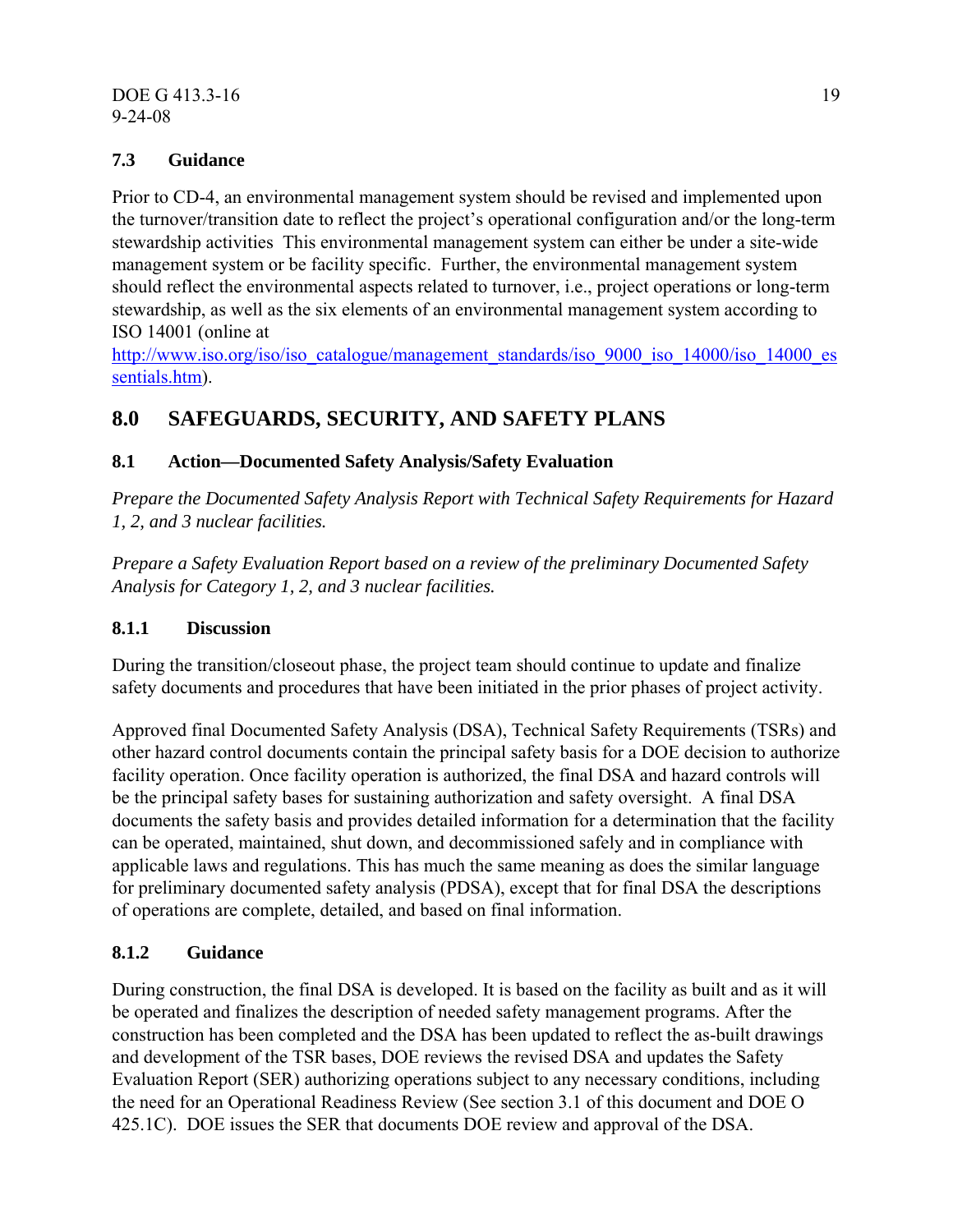## **8.2 Action—Hazard Analysis**

*Finalize the Hazard Analysis Report and obtain DOE approval (field level).* 

#### **8.2.1 Discussion**

Additional analyses to prepare the DSA include evaluation of equipment that was not part of the preliminary and final design, such as government furnished equipment or specialty equipment designs that were performed in separate design activities not fully addressed in the PDSA, and detailed operational analysis for those activities that did not need to be considered for development of the design. In addition, hazards analyses that were completed as part of the PDSA should be reviewed to ensure that they remain accurate and changes made as necessary. Note that Government-furnished equipment ideally should be included in the early hazard and accident analysis activities and treated as though it was part of the design. Otherwise the design interfaces and potentially the acceptability of the Government-furnished equipment may not be found in a timely fashion. Then this additional task would be a final check on interfacing facilities or systems that are not under the direct control of the project.

## **8.2.2 Guidance**

To complete operational hazards analyses and analyze other upset conditions that were not developed in the PDSA, the hazards analysis process should engage the operations staff. Detailed operational concepts should be developed by the operations staff in conjunction with the safety analysis efforts and should include government furnished equipment that should be used in these operations.

The DSA cannot be completed until there is a high degree of certainty that facility configuration matches the design documentation, safety basis documentation, and the operating procedures for that configuration. Final verification that the DSA information is consistent with the as-built configuration is necessary before sending the DSA and TSR to DOE for approval. A rigorous change control process will help in this regard.

The final development of the DSA and TSR should provide for implementation planning. The initial planning for these activities should be included in the TOP, which should be base-lined during preliminary design. The TOP provides the concepts that support when and how many operations staff is brought into the project to support transition and defines (to the extent known at the time) the activities that need to be performed, including those needed to implement the commitments expected to be in the DSA and TSR. Many of the details of activities needed to implement the DSA and TSR are based on limited information available in preliminary design. Consequently, the detailed strategy and activities needed to implement the DSA and TSR should be addressed and compared to the baseline in the TOP such that appropriate adjustments can be made.

## **8.3 Action—Security Vulnerability Assessment**

*Finalize the Security Vulnerability Assessment Report* and any required security plan.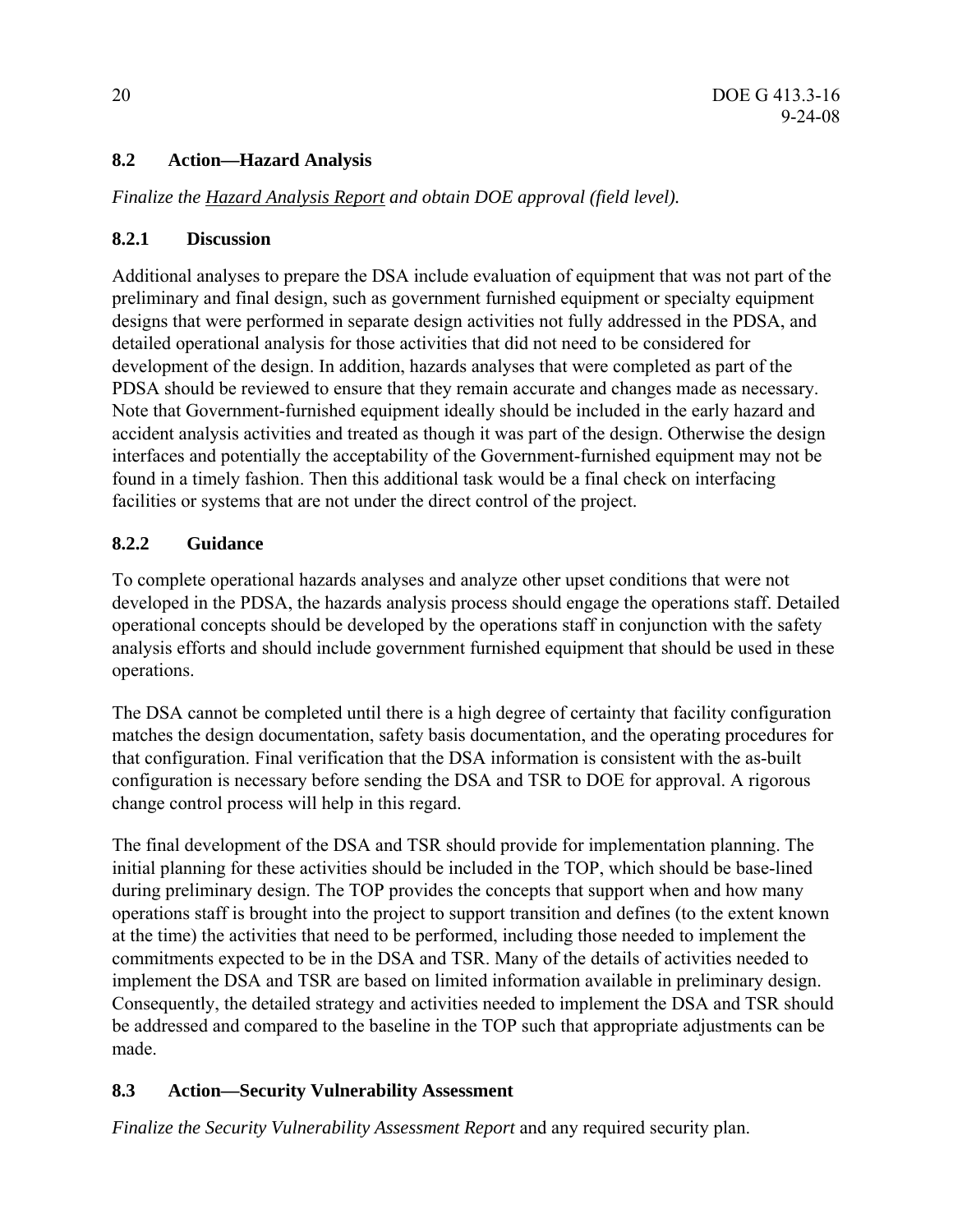#### DOE G 413.3-16 21 9-24-08

## **8.3.1 Discussion**

During the transition/close-out, all security system documentation is reviewed and an acceptance determination made. System component and complete system acceptance testing is evaluated against the test and acceptance plan. For security an approved security plan, procedures, trained security professionals on-hand, and, if required a successful ORR, or an RA should be completed prior to a CD-4.

## **8.3.2 Guidance**

Prior to CD-4, the final update of the vulnerability assessment is required, with a resulting Final vulnerability assessment report. This report should document the proposed security systems and features, as well as demonstrate how the facility design, construction, and operations satisfy security requirements. Also, any required updates to the resulting security plan should be incorporated for implementation.

At CD-4 there is transition from the project organization to the user/operating organization for assumption of responsibility for management operations and maintenance. The facility/site management and operations group takes over the responsibility for the management, operation, and associated support.

#### **8.4 Action—Cyber Security**

*Finalize the Cyber Security Plan for information technology (IT) projects and complete the certification and accreditation.* 

## **8.4.1 Discussion**

At this stage of an IT project all training materials and documentation should be complete. The project team should ensure that all components of the system test and evaluation plan (STEP) have undergone acceptance testing and operational review, as appropriate. It is necessary to document the findings, propose an action plan for addressing failures and issues, and identify the residual risks by compiling all cyber security designs, plans, agreements, test results, etc., into the cyber security plan.

#### **8.4.2 Guidance**

It is required to execute the STEP as part of the entire system, and make necessary changes to the IT system, validate changes and revise the Cyber Security Plan. This will allow the integrated project team to request accreditation of the final Cyber Security Plan. This is accomplished through the submission of the Cyber Security Plan to a cyber system security manager for final certification, and the subsequent request of accreditation by the approval authority (AA) which will result in the project receiving full or interim approval to operate. Finally, the project can record and register the Cyber Security Plan.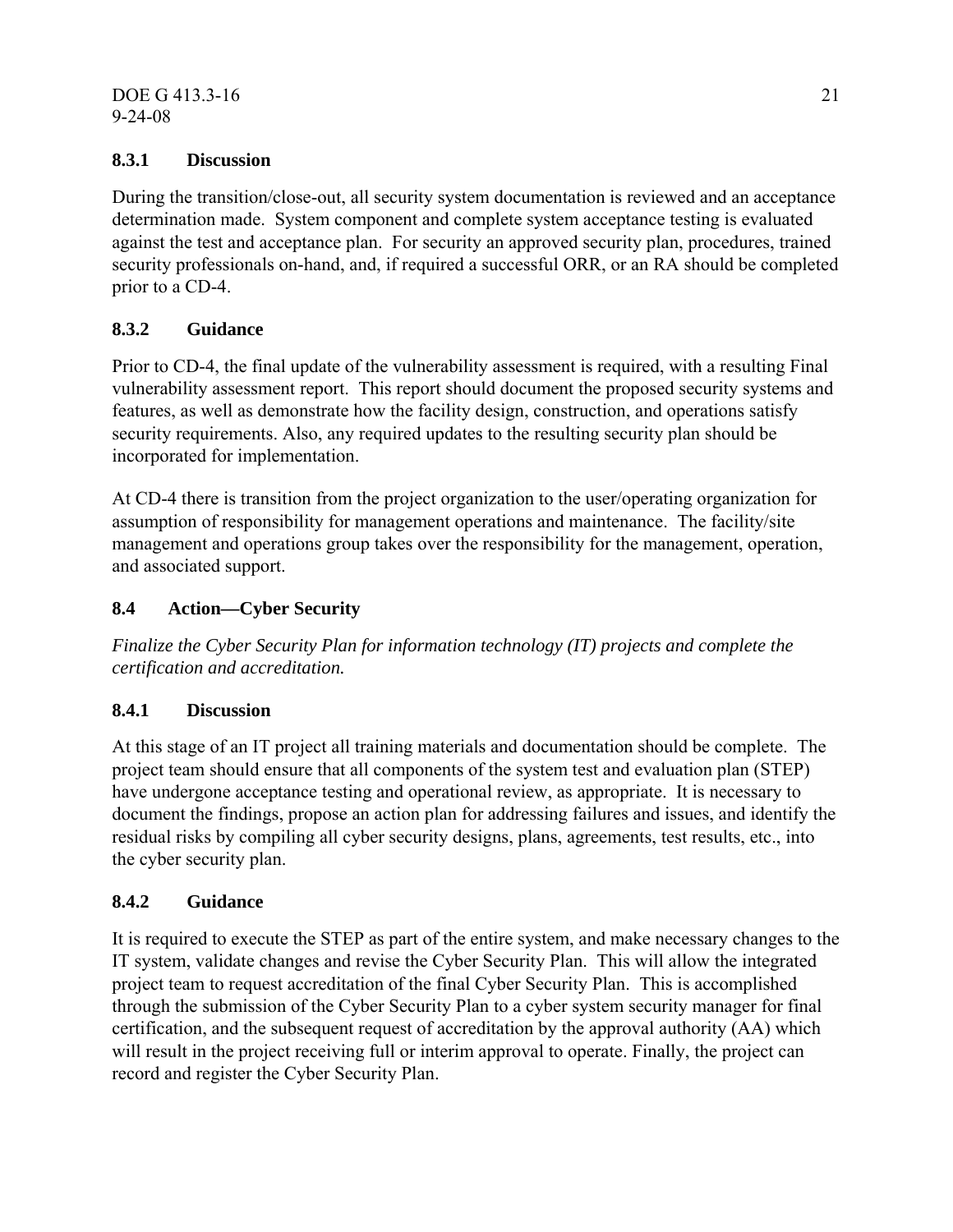## **9.0 POST CD-4 APPROVAL REQUIREMENTS (RELATED TO TRANSITION/CLOSEOUT)**

#### **9.1 Action—Post Implementation Review for Information Technology**

*Conduct a Post Implementation Review for information technology projects and document that the project has attained the desired results and met the Key Performance Parameters in accordance with the Capital Programming Guide, Supplement to Part 7 of Office of Management and Budget Circular A-11.* 

#### **9.1.1 Discussion**

The purpose of the Post Implementation Review (PIR) is to track and measure the impact and outcomes of implemented information technology (IT) projects to ensure that they meet the program mission. The need to evaluate a system's ability, both functionally and economically, is a continuous process to ensure that the system still supports both the end user and the mission needs of the organization. The PIR is typically conducted on implemented projects to evaluate the actual results compared to estimates in terms of cost, schedule, performance, and mission outcomes; to determine the causes of major differences between planned end results; and to help improve project management practices. Stage evaluations are conducted on project success to ensure a positive return on investment, and decide whether continuation, modification, or termination of the project is necessary. PIRs should be conducted on all major DOE IT projects and the type of review to be conducted will be based on the stage of project development. The goals of a PIR are to—

- 1. keep the Department and key stakeholders apprised of the project's performance and contribution in support of strategic goals and objectives;
- 2. ascertain the degree of project success in terms of meeting objectives, delivering planned levels of benefits, and addressing the specific requirements as originally defined;
- 3. ensure that the project meets mission support objectives;
- 4. examine the efficacy of all elements of the business solution to determine if improvements can be made to optimize the benefits of the system;
- 5. document lessons learned to improve future projects, the IT decision process, and overall performance of the IT portfolio;
- 6. provide insight into the strengths and weakness of the processes and procedures performed in the selection and control phases of the Capital Planning and Investment Control process;
- 7. re-assess project investment, technical compliance, and compliance against the enterprise architecture; and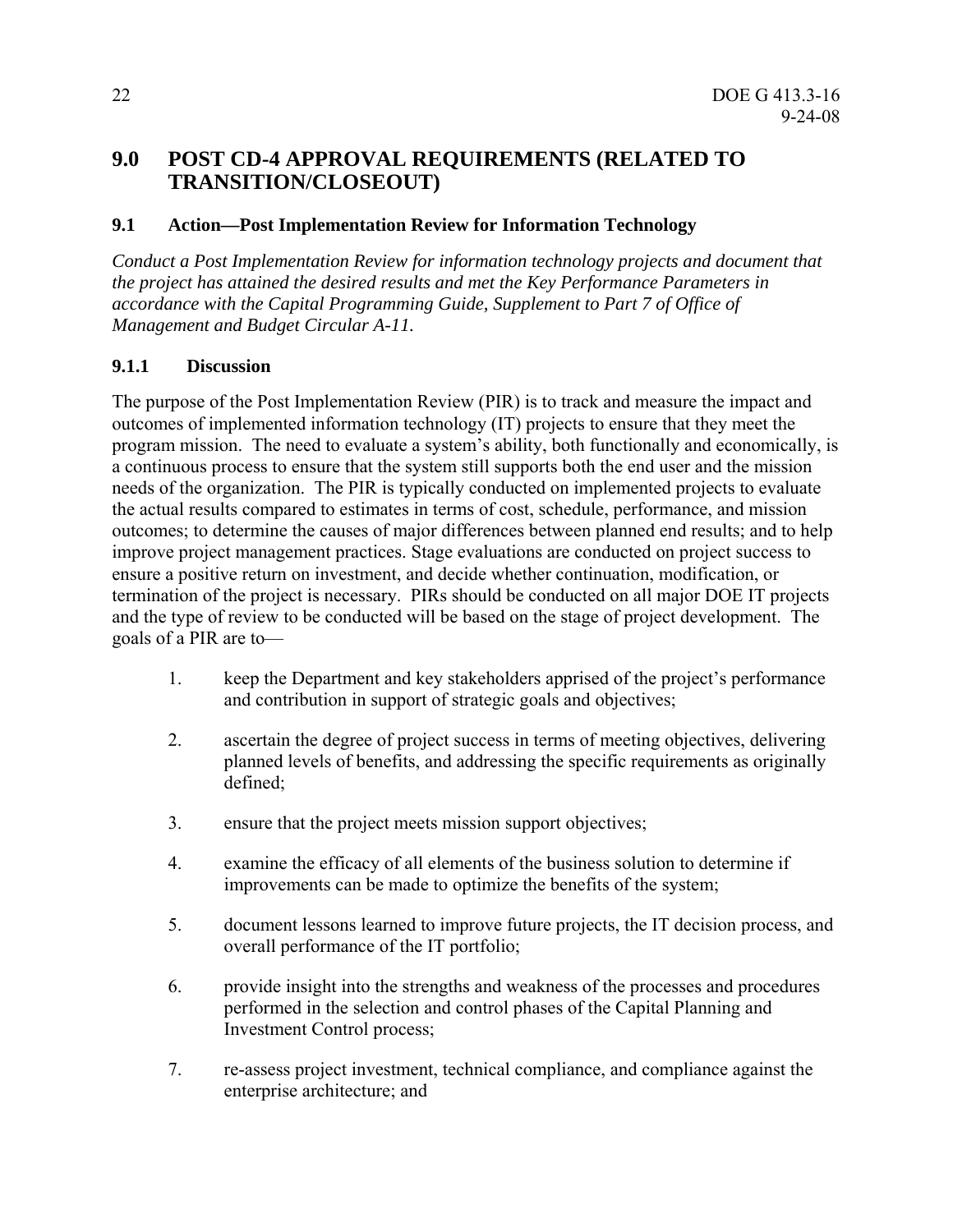#### DOE G 413.3-16 23 9-24-08

8. update the enterprise architecture and Capital Planning and Investment Control processes.

#### **9.1.2 Guidance**

The DOE Office of the Chief Information Officer is responsible for developing the list of potential review projects. The DOE IT Council makes the final decision on which projects will be reviewed. All major projects should have PIR review. In addition, all projects prior to being reported as a steady state investment should have a PIR. Finally, senior management should request a PIR review if one or more of the following conditions exist.

- 1. Operating costs increase significantly.
- 2. User complains on system performance.
- 3. Number of software changes increases.
- 4. Scope or strategic plan significantly changes.
- 5. Major legislative changes have been enacted.
- 6. DOE changes policy.

In order to perform the PIR review comprehensive information should be gathered, analyzed and documented in the PIR summary and recommendation report. There are nine elements that should be reviewed.

#### **9.1.2.1 Cost and Schedule.**

Earned value data is used to analyze project costs and schedule variances. The DOE standard includes a detailed explanation for the cause of the variance, what corrective actions are being taken to resolve the variances, and what the impact will be on other related work or the final project. Projects between \$5M and \$20M have the option of using American National Standards Institute (ANSI)-748, Earned Value Management System (EVMS) Standard, or implementing a similar system that is capable of providing cost, schedule, and performance status. For all projects \$20M or more the ANSI-748 EVMS should be utilized and the Department will perform a validation review in accordance with the requirements of DOE Order 413.3A. The system should be able to report cost and schedule variances, and other baseline performance measurement data.

#### **9.1.2.2 Technical and Operational Performance**.

A technical evaluation of the project results in an analysis of the system's operational readiness: project vs. actual capabilities, statistical data, and technical effectiveness of the system. Technical performance indicators cover both software and hardware. Technical performance indicators include processing cycles, response times, and storage capabilities. In addition, the impacts of system performance to user and mission capabilities and predetermined DOE program objectives should be measured. Baseline requirements should be compared against the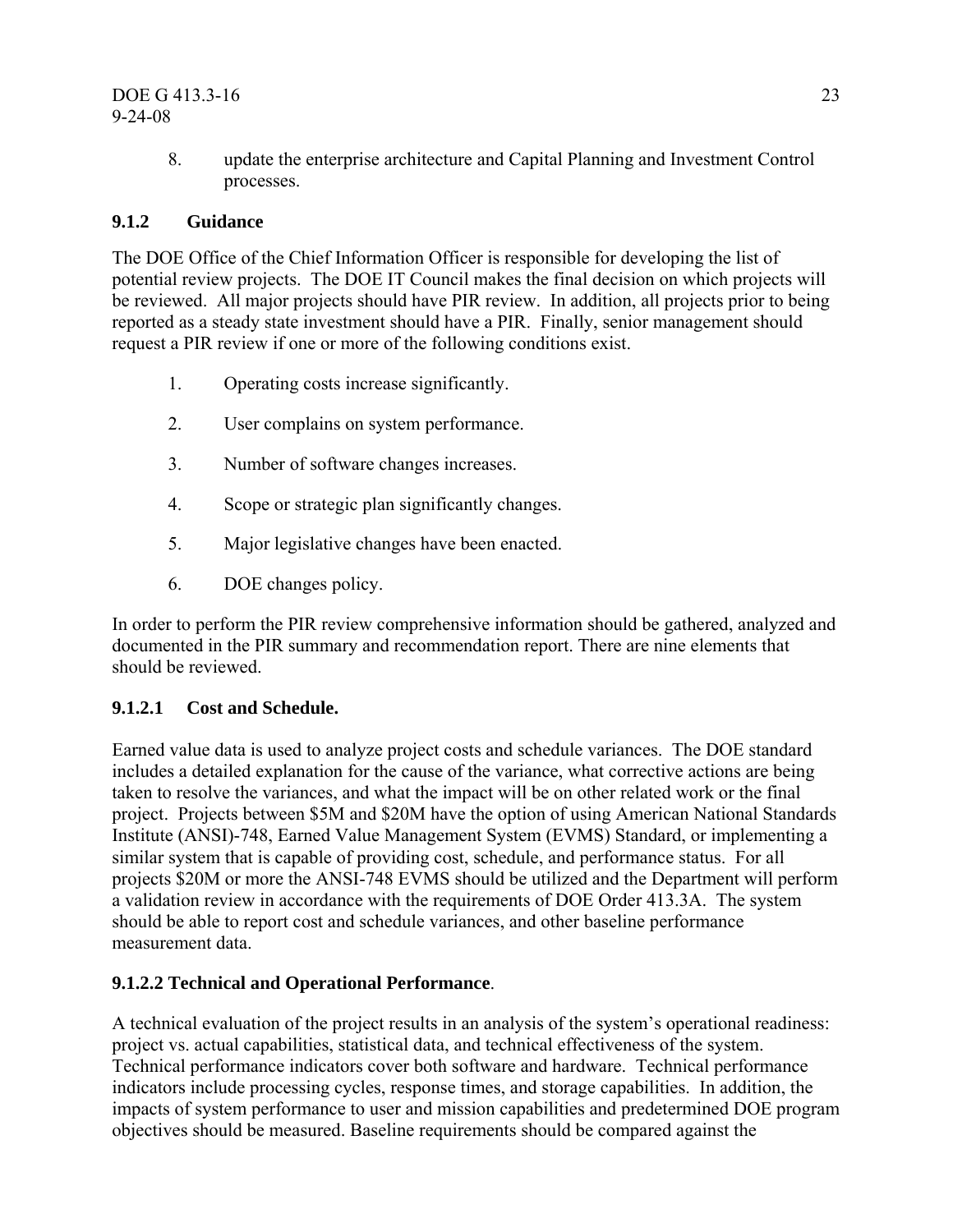functionality of the implemented system to determine if the system was developed as originally defined.

## **9.1.2.3 Enterprise Architecture Compliance**.

The original architecture plan should be compared against the implemented system in order to determine if there were deviations from the original requirements. The PIR should also determine if the system components integrates with the current existing infrastructure.

#### **9.1.2.4 Security Analysis**

The security analysis compares the systems security measures against the DOE certification and accreditation guidelines and is a requirement for all systems processing, transmitting, or storing DOE information. Documentation includes a risk assessment, system security plan, configuration management plan, contingency plan, results of previous assessments, security controls assessments, independent verification and validation, and independent audits.

#### **9.1.2.5 Project Risk Management**.

The PIR should review and evaluate the process used by the Integrated Project Team to identify risks, develop risk strategies, employ the strategies to address the risks, the impacts on the project, and if they were managed effectively.

#### **9.1.2.6 Records Management**.

The PIR should evaluate the documentation in support of the records management program which provides for the systematic control of the records captured, stored, maintained, retrieved, used, and disposed. The disposition approvals from the DOE Records Officer and National Archives and Records Administration need to be requested and approved prior to implementation. Records management addresses the life cycle of records from the creation or receipt to the maintenance and use to the disposition.

## **9.1.2.7 Impact on Goals and Strategic Objectives**.

The PIR should determine if the project met the stated outcomes and benefits and if they are in alignment with the DOE goals and objectives.

#### **9.1.2.8 Impact on Stakeholders**.

The PIR should evaluate if the stakeholders (users, customers, and business process owners) are satisfied with the project. This is normally accomplished through surveys and interviews.

## **9.1.2.9 Best Practices and Lessons Learned**.

The PIR should document in best practices and lessons learned successful procedures, practices, issues, and problems, to improve the Information Technology Investment Management Process and future IT projects.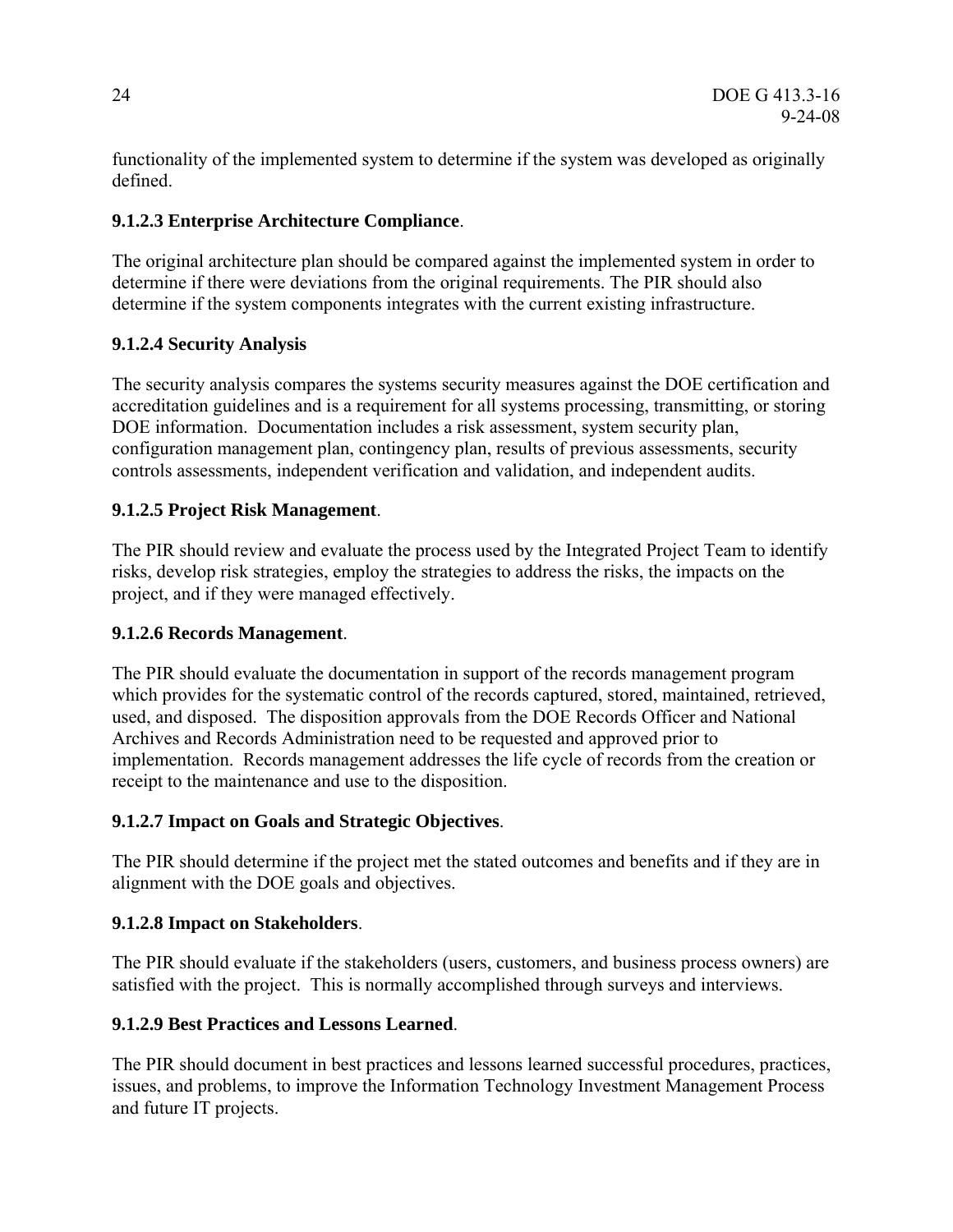To provide a consistent approach to evaluating a project, DOE has developed a standard template and scoring criteria. The results will be reported to the IT Council who will review the report and provide a recommendation to the Office of the Chief Information Officer. The Office of Chief Information Officer will authorize any corrective actions and the DOE program will report back on the status of the corrective actions. The review template includes 31 elements and covers project managers certification, cost, schedule, and project management performance metrics including critical decision approvals, earned value data, steady state components, operational costs and schedule dates, performance tables, security, and project management scores on four pages and can be found in the Guide to IT Capital Planning and Investment Control, dated September 20075 (online at

http://cio.energy.gov/documents/DOE\_CPIC\_Guide\_091007\_FINAL(1).pdf)...

#### **9.2 Action—Lessons Learned**

*Prepare a Lessons Learned Report and submit to OECM for broader sharing among the DOE project management community.* 

#### **9.2.1 Discussion**

The DOE lessons learned program is designed to enhance the lines of communications between all elements of the DOE including its contractors and is a key element in organizations' commitment to continuous improvement. The Lessons Learned Program includes two processes. The first is a development process that includes identification, documentation, validation, and dissemination of lessons learned. The second is a utilization and incorporation process that includes identification of applicable lessons learned, distribution to appropriate personnel, identification of actions that will be taken as a result of the lessons learned, and follow-up to ensure that appropriate actions were taken. In addition, the lessons learned program contains processes to measure operational performance improvements and program effectiveness.

#### **9.3 Action—Operational Documentation**

*Complete project operational documentation.*

#### **9.3.1 Discussion**

Converting a facility from construction project status to operating status requires that technical and administrative matters be addressed during earlier stages of the project. As early in the execution phase as feasible, the project organization should initiate planning for and development of the documentation for transition to operations. During transition, the user/operator will normally accept beneficial occupancy of the facility and take ownership of project documentation.

Project documentation transferred from the project organization to the user/operating organization could include, for example, environmental and safety, design basis, drawings (as-built) and specifications, configuration management, equipment and operating manuals, other project records, and other relevant information. As appropriate, project documentation that supports transition, turnover, Operational Readiness Review (e.g., ORR, RA, or other readiness review) and operation and maintenance should be made available to the user/operating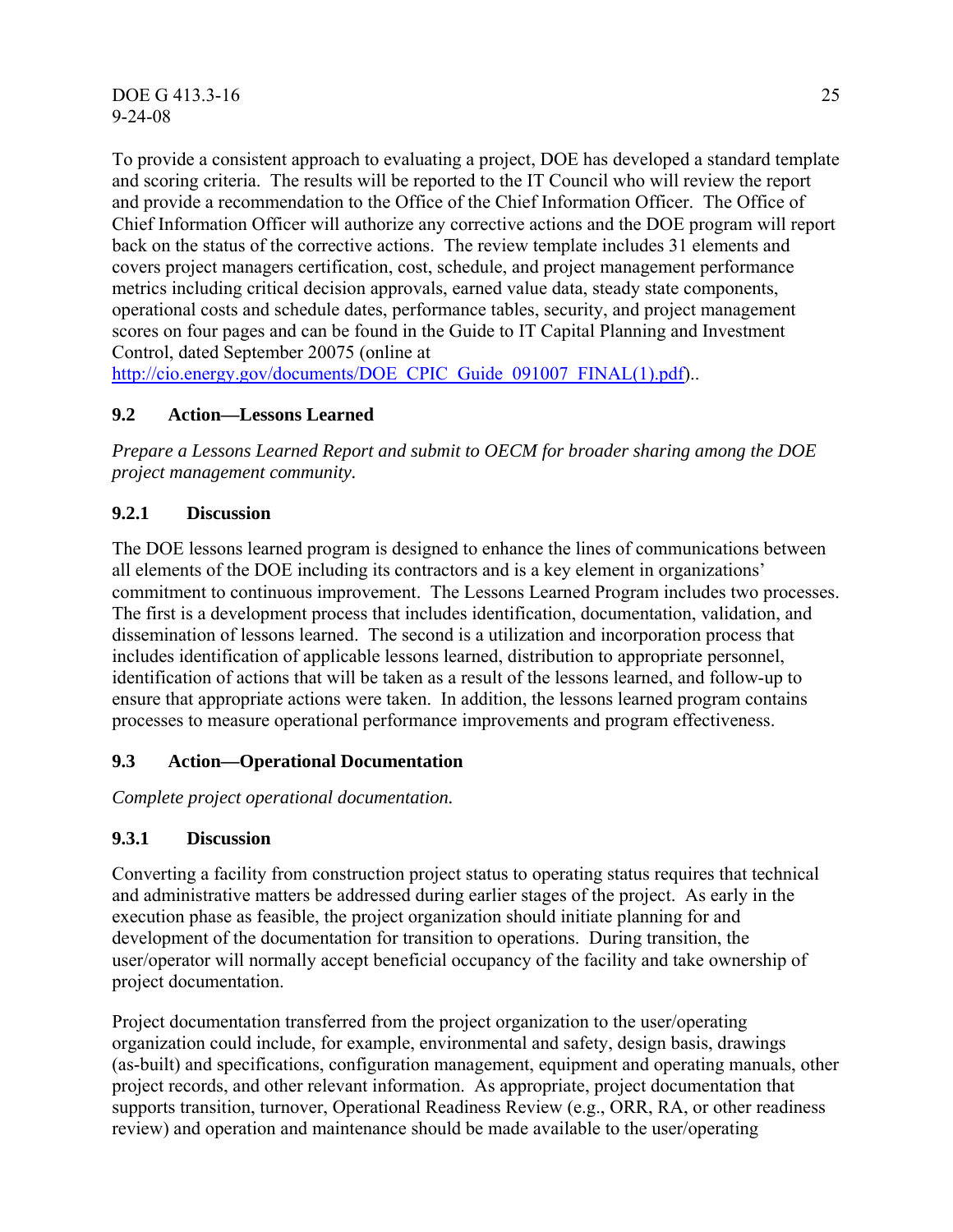organization. Project records not provided to the user/operating organization are prepared for storage or disposal in accordance with DOE O 243.1, . Records should be complete, properly identified, approved, and orderly. In certain cases, electronic and hard copies of project records should be provided.

The project organization is responsible for delivering a completed project to the user/operating organization. A successful turnover for operations includes providing the user/operating organization a comprehensive set of operational documentation and records. This will be best accomplished by partnering with the user/operating organization to identify all operational documentation and records required to turnover a completed project. The project organization is responsible for assembling the documentation and records needed to properly transition and turnover a completed project to the user/operating organization. All records that are turned over to the user/operating organization or sent to storage should be accompanied by a complete inventory list. A duplicate of these lists should be kept by the project organization and turned over to the field/site project management organization when the project office is closed.

#### **9.3.2 Guidance**

The list of operational documentation and records will depend on the project type and the needs of the user/operating organization. Provided below is a list of the types of documents and records that should be considered for turnover to the user/operating organization. Partnership with the user/operating organization and a tailored approach should be used to develop a comprehensive list of all operational documents and records to be transferred from the project organization to the user/operating organization.

#### **9.3.2.1 Final Design**

The final design is the completion of the design effort and production of all the approved design documentation necessary to permit Project procurement. The final design is used to permit construction, testing, checkout, and turnover to proceed.

#### **9.3.2.2 Procurement**

The procurement documentation includes key documents used to execute the project. These could include the construction/restoration contract, statement of work, contract amendments, and other related documents.

#### **9.3.2.3 Construction**

Construction documentations are the documents that record the execution of construction. These documents could include drawings and specifications, construction meeting minutes, inspection reports, material submittals, and other related records.

#### **9.3.2.4 Pre-Operational Testing**

As part of the commissioning activities, most facility systems and equipment will undergo thorough testing as part of its acceptance process to verify that the systems and equipment were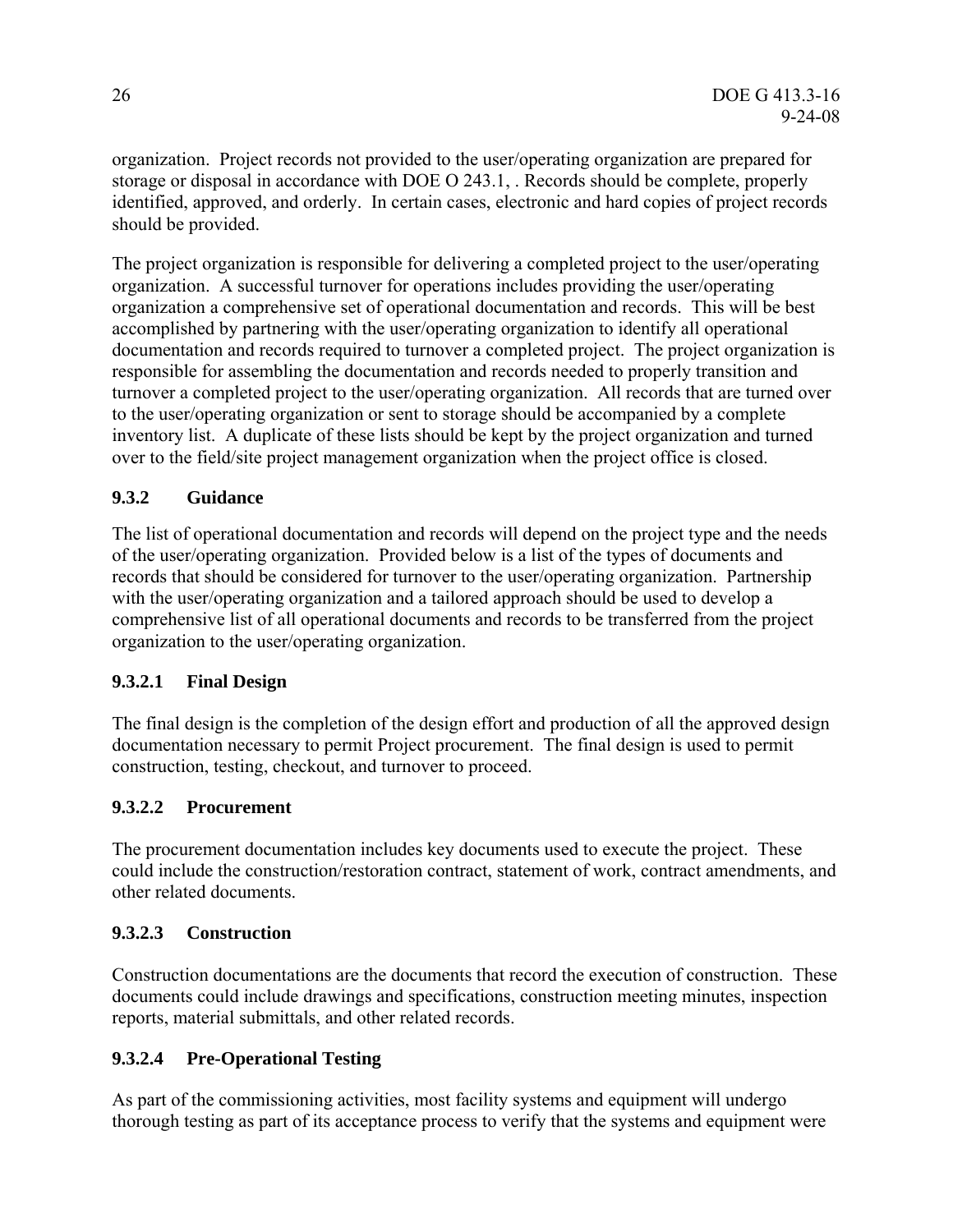DOE G 413.3-16 27 9-24-08

installed correctly and satisfies the manufacture's operational specifications. Important for operations, this documentation demonstrates that the systems and equipment were installed and operated as required by the project specifications.

## **9.3.2.5 Startup**

Startup activities of facility systems and equipments are part of the commissioning activities. Systems and equipment installed and completed by the construction contractor should be tested and accepted by the project organization before they are made available to the user/operating organization. To facilitate the turnover to the user/operating organization, the acceptance process should be in partnership with the user/operating representative; in most cases this representative is a technician or mechanic who will assume ownership of the system or equipment once accepted and started. Startup activities are an important part of the transfer of knowledge to the user/operating organization. These documents could include testing and startup procedures, checklists, and records.

#### **9.3.2.6 Safety**

Operational safety of the new or restored facility is critical at the turnover of the completed project to the user/operating organization. Safe operation of the facility and its systems and equipment should be documented. Operational procedures are developed to document the appropriate use and safe operations of the facility systems and equipments.

#### **9.3.2.7 Quality**

Important to the project and user/operating organization is the quality assurance of the construction activities and the systems and equipments provided by the project. Proper documentation of the construction and/or installation, inspection, and acceptance will facilitate quality assurance and ensure that the completed project satisfies the project's objectives and specifications.

#### **9.3.2.8 Safeguards and Security**

Safeguards and security refers to an integrated system of activities, systems, programs, facilities, and policies for the protection of classified information and/or classified matter, unclassified control information, nuclear materials, nuclear weapons, nuclear weapon components, and/or the Department's and its contractors' facilities, property, and equipment. Project success will depend upon the satisfaction of safeguards and security requirements. The project organization's safeguards and security plans and related documents which describes the applicable requirements and assures these have been satisfied should be turnover to the user/operating organization.

#### **9.3.2.9 Permits and Licensing**

Permits and licensing required for facility operations should be identified and provided to the user/operating organization to facilitate the transition to operations. In many cases the project organization has the expert staff to research and identify the permits and licensing requirements to operate the constructed facility.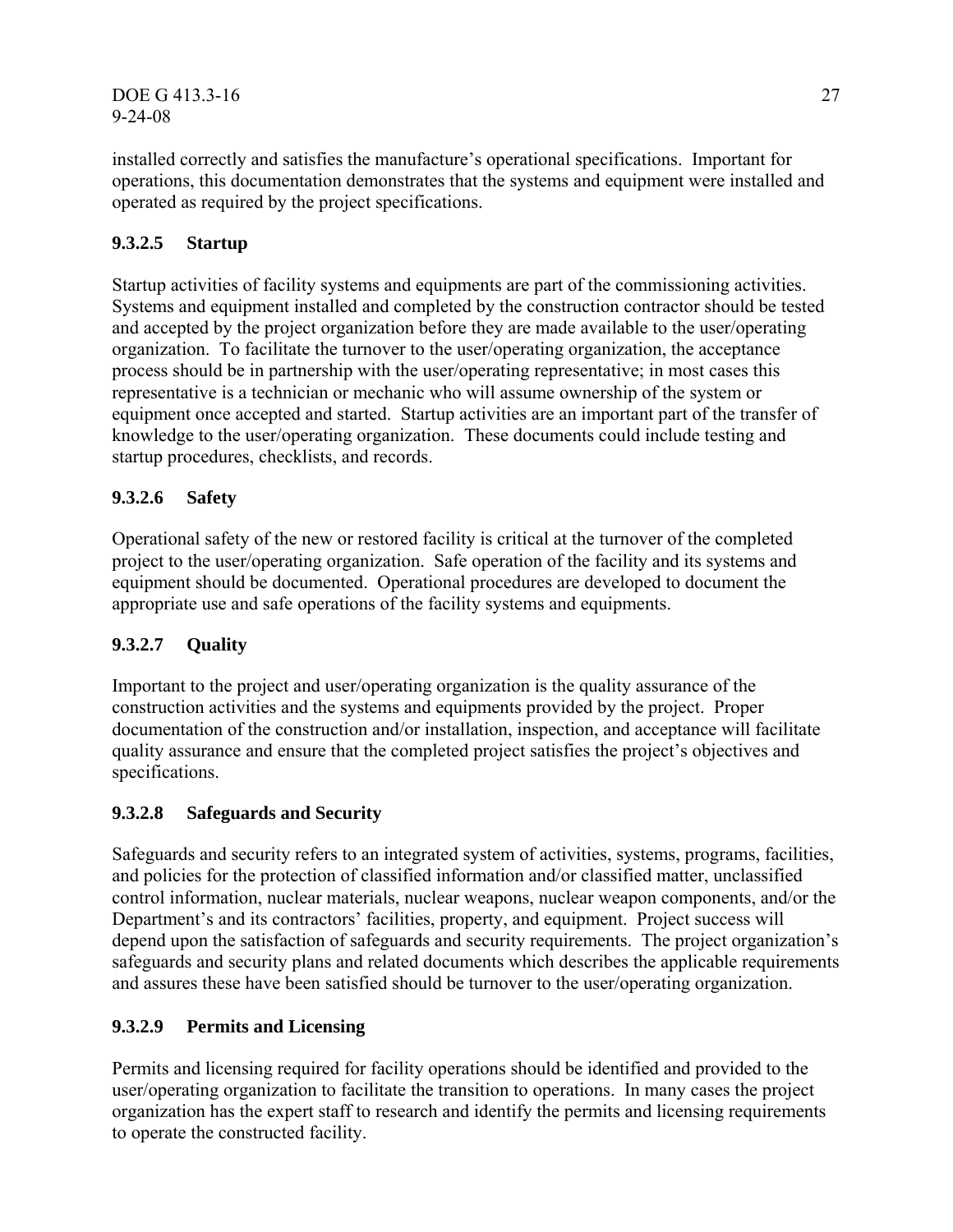## **9.3.2.10 Operations and Maintenance Manuals**

One method of transferring knowledge from the project organization to the user/operating organization is the transfer of operation and maintenance manuals for systems and equipment provided by the various vendors. The turnover of these manuals to the user/operating organization is critical for the proper operation and maintenance of the facility's systems and equipment by the user/operating organization & maintenance staff.

#### **9.3.2.11 Manufacturer's Warranties**

All warrantee documents for new systems and equipment installed as part of the project should be collected, properly categorized, and turned over to the user/operating organization to facilitate their use in the future if necessary.

#### **9.3.2.12 As-Built Drawings**

As-built drawings record the actual construction details used to construct or restore a facility. They record required deviations from the original design and in most cases are recorded on asbuilt drawings. This knowledge should be captured and transferred to the user/operating organization for operation and future reference if necessary.

#### **9.4 Action—Final Project Closeout Report**

*Perform final administrative and financial closeout and prepare a Final Project Closeout Report once all project costs are incurred and invoiced and all contracts are closed. The report includes final cost details as required (including claims and claims settlement strategy where appropriate).*

#### **9.4.1 Discussion**

Final project closeout begins at CD-4 or at the point when all environmental activities are completed and the site is turned over for alternative use. This includes long-term stewardship, surveillance for environmental remediation, disposition, or at project termination. Generally, closeout starts after all physical, regulatory, contractual activities are complete. Following the Critical Decision-4 approval, the FPD submits a Final Project Closeout Report through the site financial officer (FO) to the DOE Chief Financial Officer (CFO).

The purpose of the Final Project Closeout Report is to provide a determination of the overall closure status of the project, contracts, regulatory drivers, and fiscal condition in accordance with performance goals and measures established for closeout.

#### **9.4.2 Guidance**

The Final Project Closeout Report should consist of two key deliverables, a project completion report typically prepared by the DOE contractor and a project final cost report prepared by the FPD.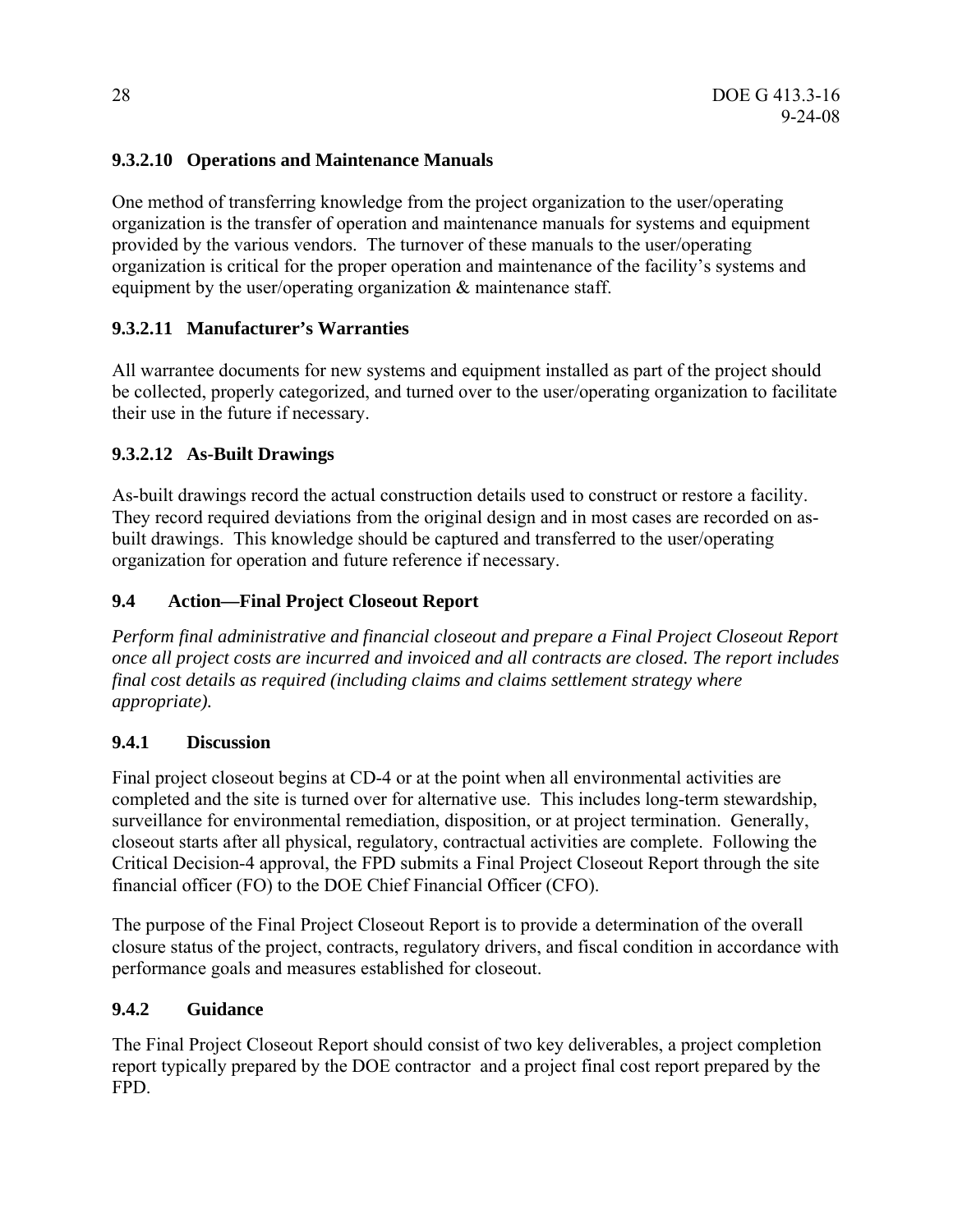DOE G 413.3-16 29 9-24-08

The DOE contractor, who has prime contracting responsibility for the DOE project, is responsible for the technical, contractual, and financial contents of the project completion report. However, the FPD should work closely with the contractor project manager to ensure that the project completion report is accurate and reflects the project's condition. For projects that are managed directly by DOE the FPD is responsible for preparing the project completion report. The essential elements of the project completion report and the project final cost report are discussed in section 9.4.2.1 and section 9.4.2.2 of this Guide respectively. The requirement of a project completion report should be identified in the PEP so that adequate time and resources can be allocated to facilitate project closeout.

The FPD approves and submits the Final Project Closeout Report to the cognizant site CFO, who reviews, assembles, approves, and forwards to the DOE CFO a closeout package containing the project final closeout report. In addition, the closeout package should contain a summary of financial actions requested of the DOE CFO for project closeout and the site FO's signature and date of approval of this action.

Ultimately, The DOE CFO places all unused funds into the project overrun reserve to resolve any remaining costs of the project. Use of these funds should be requested in writing and include a description of the problem, causes of the problem, and corrective actions. In addition, the current status of the contractual, regulatory, financial, and physical project should be explained. The DOE CFO approves all requests.

#### **9.4.2.1 Project Completion Report**

The FPD acceptance of the project completion report is the official acceptance of the contractor deliverables and other reporting requirements on behalf of the Government.

Elements of the project completion report should address the following key activities.

## **9.4.2.1.1 Physical Closeout**

Physical closeout provides documentation to affirm all work associated with the project is complete and the Government accepts beneficial occupancy or environmental completion of the project. Elements of project physical closeout can include:

- 1. confirmation that all Project Completion Criteria were completed satisfactorily;
- 2. all turnover punch list items reviewed and documented as closed;
- 3. excess material and equipment identified, retrieved, and disposed of in accordance with DOE property disposition regulations;
- 4. all purchase orders (POs) closed or placed in a single account;
- 5. outstanding obligations identified and described in the contractor's financial closeout;
- 6. an occupancy checklist prepared and used to accelerate the transition process;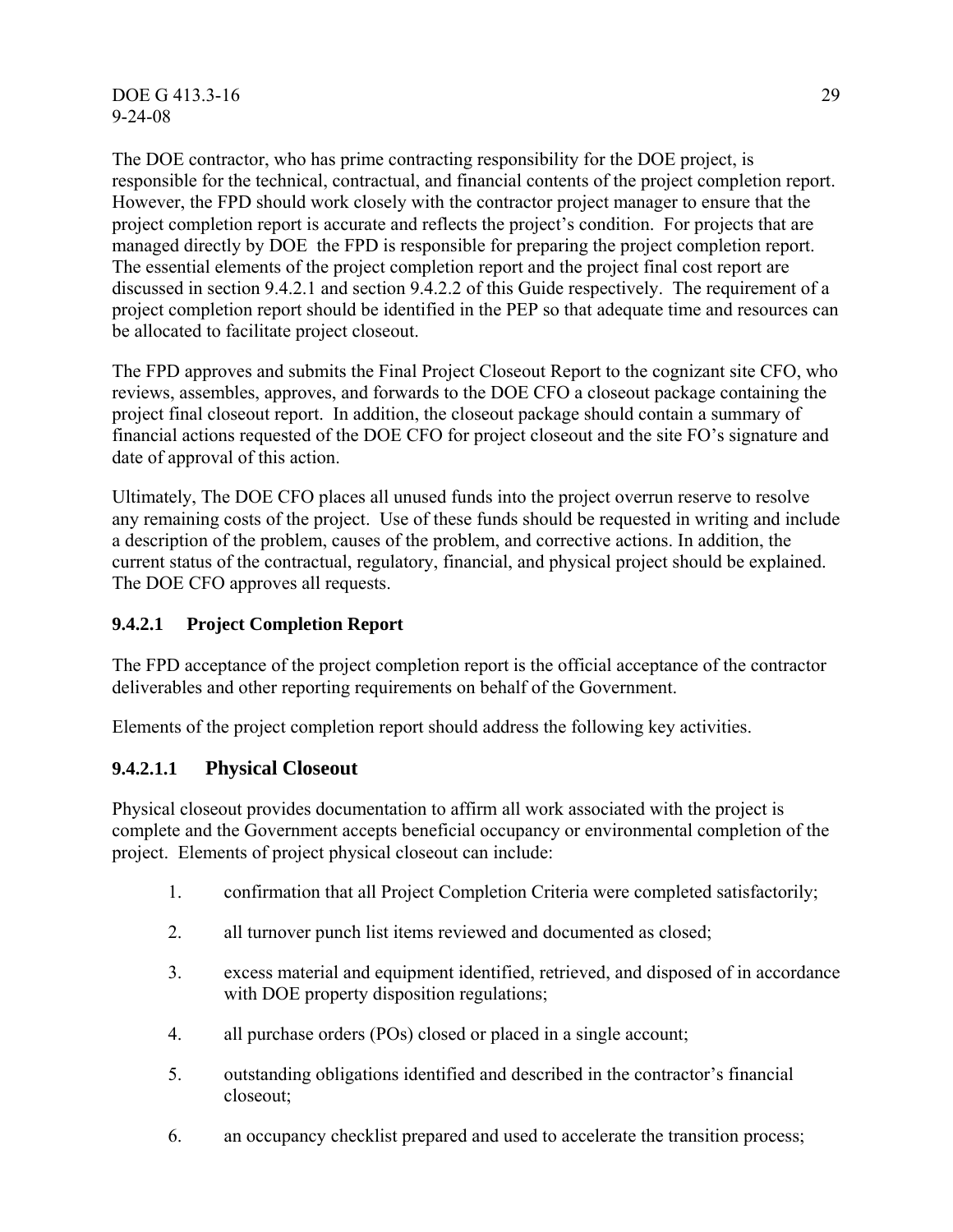- 7. remaining project control accounts, except for outstanding obligations, closed;
- 8. project lessons learned report completed and submitted to DOE (see section 9.2 of this Guide); and
- 9. an acquisition executive CD-4 approval statement enclosed.

## **9.4.2.1.2 Contractual Closeout**

Contractual closeout is performed by the contracting officer (CO) and includes identification and status of each project contract and subcontract, their values and their terms and conditions. The contract status should include any incomplete deliverables; terms, conditions, and dates for obtaining remaining deliverables; real and potential claims; pending and any ongoing legal actions; warranties made as part of the contract; and any other information that might prove useful to the user organization in relation to legal, contractual, warranty, or deliverables.

## **9.4.2.1.3 Financial Closure**

The project organization is responsible for the financial closeout. Although financial closeout and physical closeout can occur in parallel, financial closeout is finalized only after a successful physical closeout is complete. Financial closeout follows two parallel paths help to identify unspent project fund balances and deobligate them for use these funds elsewhere as needed; these paths are adjusting the Department's construction and capital asset accounts and preparing the project Final Cost Report.

The general steps involved in the financial closeout process can include:

- Approval of Critical Decision 4 marks the beginning of the project closeout.
- Remove Project from Construction Work in Progress (CWIP) Account.
- Capitalize project funds and begin depreciation.
- The prime contractor prepares the Closing Statement of Cost.
- The chief financial officer (CFO) uses the contractor's Closing Statement of Cost to adjust the Department's construction and capital asset accounts, determine whether any unspent balances remain, prepare the Final Closing Statement of Cost, deobligate remaining balances using the approved funding program.

## **9.4.2.1.4 Regulatory Closeout**

A major component of closing an environmental remediation or facility transition projects is the demonstration of regulatory compliance with the Resource Conservation Recovery Act (RCRA) and/or the Comprehensive Environmental Response, Compensation, and Liability Act (CERCLA). Failure to comply could lead to legal actions and delay closure. The regulatory process varies depending on the type of project, applicable regulation, and the government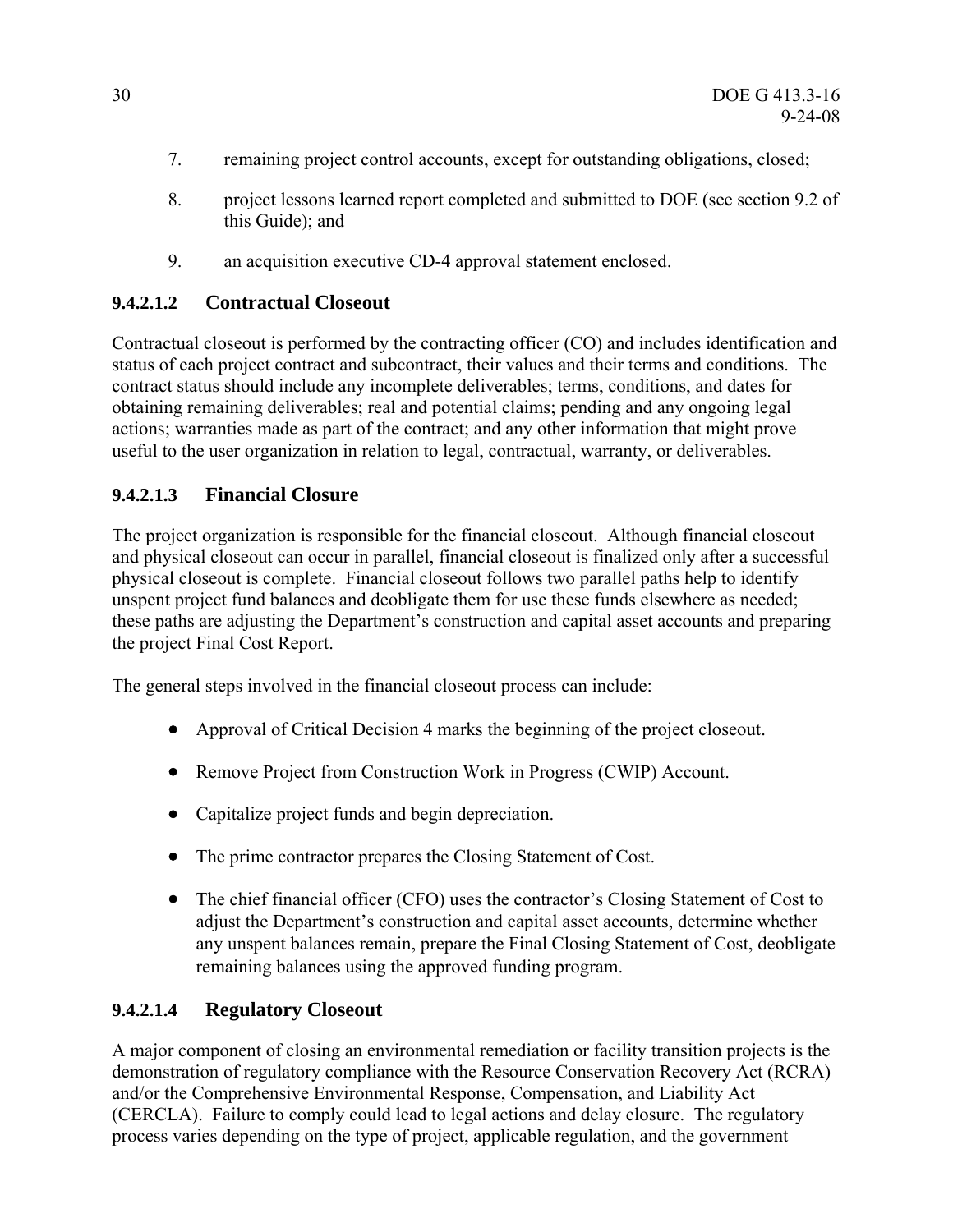agencies having jurisdiction. Regulatory closeout consists of certifying that environmental actions have met all requirements and no additional active management is needed, with the possible exception of long-term monitoring. Regulatory closeout also provides for possible site turnover to other responsible agencies or private parties and transition to other use.

#### **9.4.2.2 Project Final Cost Report**

The contractor project manager should provide the FPD an estimate of any outstanding costs required to complete the project enabling the de-obligation process to start prior to complete closeout of all actions. The FPD works with the site FO to ensure that DOE accounting requirements are met for project closeout. The FPD project final cost report includes the project name, title, budget classification, original de-obligation amount and subsequent obligations or de-obligations, actual cost summary organized in same categories as the original project data sheet, capital investment for the project, and the value of plant and capital equipment adjustments. The project final cost report will be used to zero out the uncosted balance of the project budget, establish a reserve account for open items, and satisfy the requirements to remove a project from the Construction Work in Progress Account in accordance with DOE O 534.1B, *Accounting*, dated 1-6-03. The accounting data from the project final cost Report provides physical evidence that all conditions necessary to closeout the project and/or retire the contract have been met. Closeout document requirements differ for cost reimbursement contracts and fixed-price contracts. A review of the final contract modification is required for cost reimbursable contracts with the contractor finance confirming the final contract price. A review and payment of the final invoice is required in accordance with DOE and field office procedures. The site FO or designee should confirm the required closeout documents to the extent warranted by the individual circumstances and applicable procurement regulations, such as Federal Acquisition Regulation (FAR) 4.804-5, *Procedures for Closing Out Contract Files,* and advise the DOE CFO accordingly. This should include a review and reconciliation of financial/closeout records by the site FO with any discrepancies being resolved with the contractor's finance officer.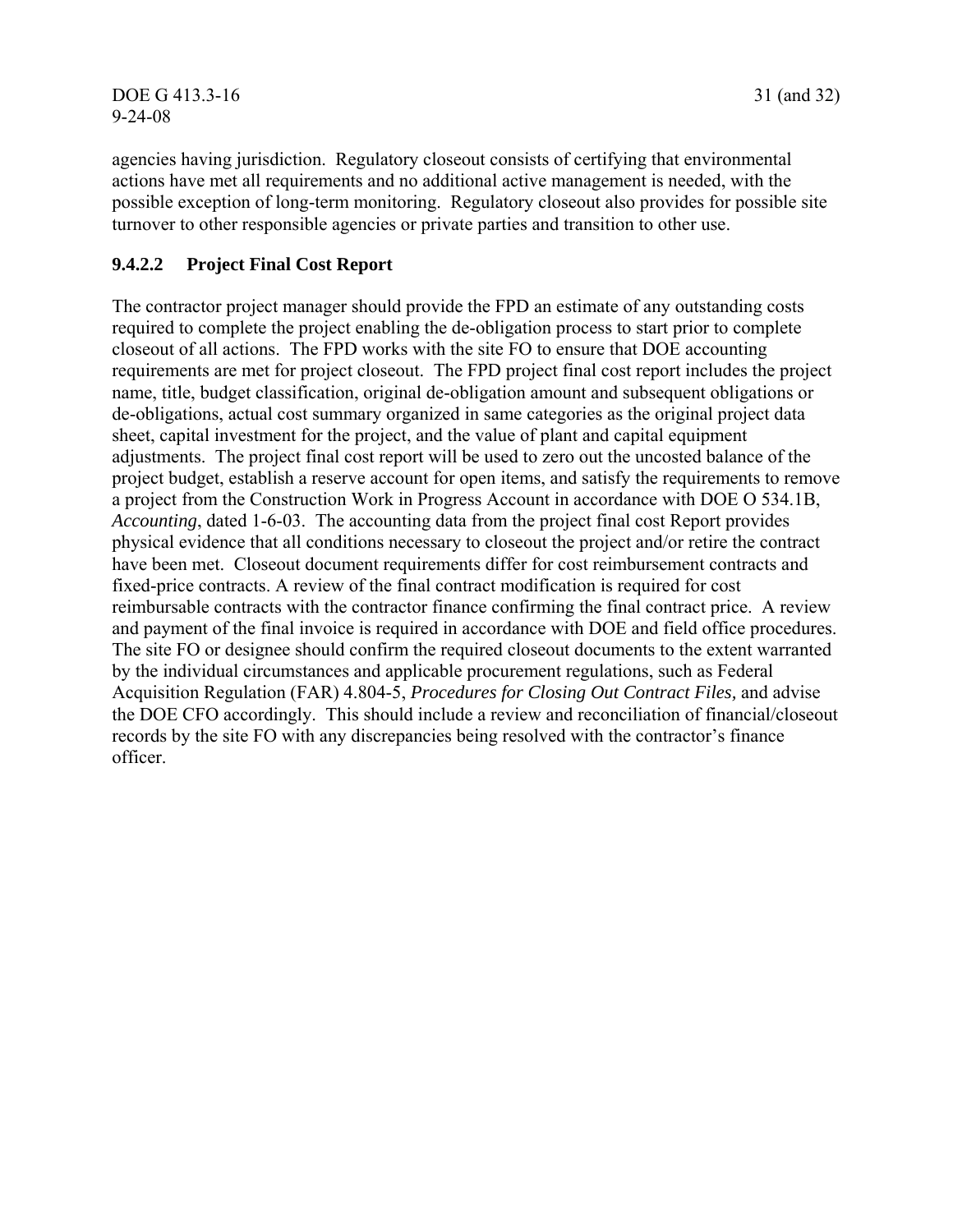#### **REFERENCES**

- 1. DOE M 140.1-1B, *Interface with the Defense Nuclear Facilities Safety Board*, dated 3-30-01.
- 2. DOE P 141.2, *Public Participation and Community Relations*, dated 5-2-03.
- 3. DOE O 200.1, *Information Management Program*, dated 9-30-96.
- 4. DOE O 231.1A Chg 1, *Environment, Safety and Health Reporting*, dated 6-3-04.
- 5. DOE O 243.1, *Records Management Program*, dated 2-03-06.
- 6. DOE M 413.3-1, *Project Management for the Acquisition of Capital Assets*, dated 3-28-03.
- 7. DOE G 413.3-3, *Safeguards and Security for Program and Project Management*, dated 11-5-07.
- 8. DOE O 413.3A, *Project and Program Management for the Acquisition of Capital Assets*, dated 7-28-06.
- 9. DOE 413.3-series Guides.
- 10. DOE O 414.1C, *Quality Assurance*, dated 6-17-05.
- 11. DOE G 414.1-2A, *Quality Assurance Management System Guide for Use with 10 CFR 830 Subpart A, Quality Assurance Requirements, and DOE O 414.1C, Quality Assurance*, dated 6-17-05.
- 12. DOE O 420.1B, *Facility Safety*, dated 12-22-05.
- 13. DOE O 420.2B, *Safety of Accelerator Facilities*, dated 7-23-04.
- 14. DOE G 421.1-2, *Implementation Guide for Use in Developing Documented Safety Analyses to Meet Subpart B of 10 CFR 830*, dated 10-24-01.
- 15. DOE G 421.1-1, *DOE Good Practices Guide Criticality Safety Good Practices Program Guide for DOE Nonreactor Nuclear Facilities*, dated 8-25-99.
- 16. DOE G 423.1-1, *Implementation Guide for Use in Developing Technical Safety Requirements*, dated 10-24-01.
- 17. DOE G 424.1-1A, *Implementation Guide for Use in Addressing Unreviewed Safety Question Requirements,* dated 7-24-06.
- 18. DOE O 425.1C, *Startup and Restart of Nuclear Facilities*, dated 3-13-03.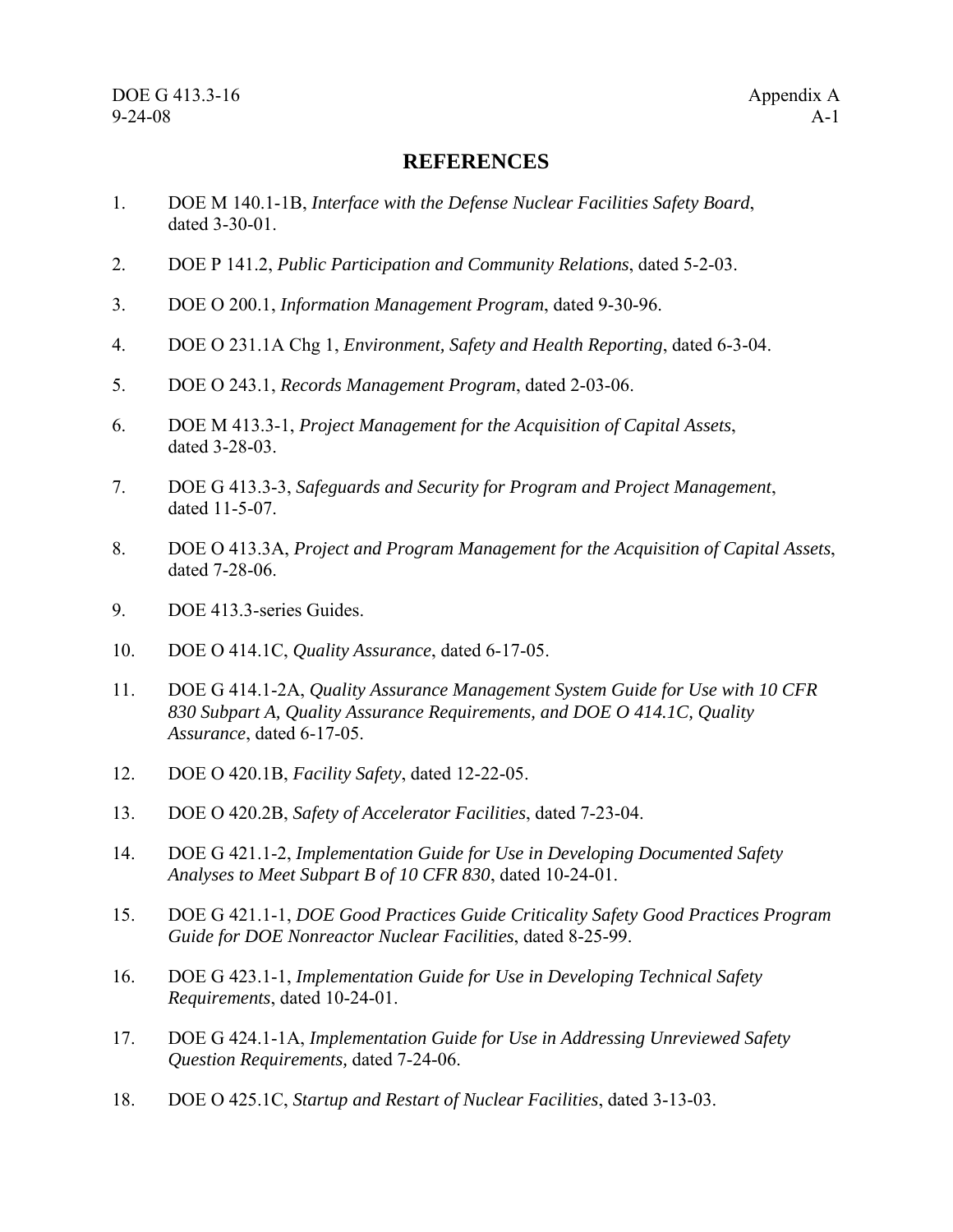- 19. DOE G 430.1-1, Chapter 8, *Startup Costs*, dated 3-28-97.
- 20. DOE G 430.1-1, Chapter 9, *Operating Costs*, dated 3-28-97.
- 21. DOE O 430.1B Chg.1, *Real Property Asset Management*, dated 9-24-03.
- 22. DOE O 433.1A, *Maintenance Management Program for DOE Nuclear Facilities*, dated 2-13-07.
- 23. DOE G 450.1-10**,** *Senior Manager Implementation Guide for Use with DOE O 450.1, Environmental Protection Program*, dated 10-25-04.
- 24. DOE O 450.1 A, *Environmental Protection Program*, dated 6-4-08.
- 25. DOE M 470.4-1, *Safeguard, and Security Program Planning and Management*, dated 8-26-05.
- 26. DOE O 470.4A, *Safeguards and Security Program*, dated 5-25-07.
- 27. DOE O 471.1A, *Identification and Protection of Unclassified Controlled Nuclear Information*, dated 6-30-00.
- 28. DOE M 470.4-3 Chg.1, *Protective Force*, dated 8-26-05.
- 29. DOE O, 534.1B, *Accounting*, dated 1-6-03.
- 30. DOE O 580.1 Chg1, *Department of Energy Personal Property Management Program,*  dated 5-8-08
- 31. DOE O 5480.19 Chg 2, *Conduct of Operations Requirements for DOE Facilities*, dated 10-23-01.
- 32. DOE O 5480.20A Chg 1, *Personnel Selection, Qualification, and Training Requirements for Nuclear Facilities*, dated 7-12-01.
- 33. DOE PM Glossary, 12-10-03 (online at http://management.energy.gov/documents/DOE20PM20Glossary.pdf).
- 34. DOE PM Practices, Closeout, dated June 2003 (online at http://management.energy.gov/documents/Closeout.pdf).
- 35. DOE Standard 1189-2008, *Integration of Safety into the Design Process,* dated March 2008.
- 36. DOE Standard 7501-99, *The DOE Corporate Lessons Learned Program*, dated December 1999.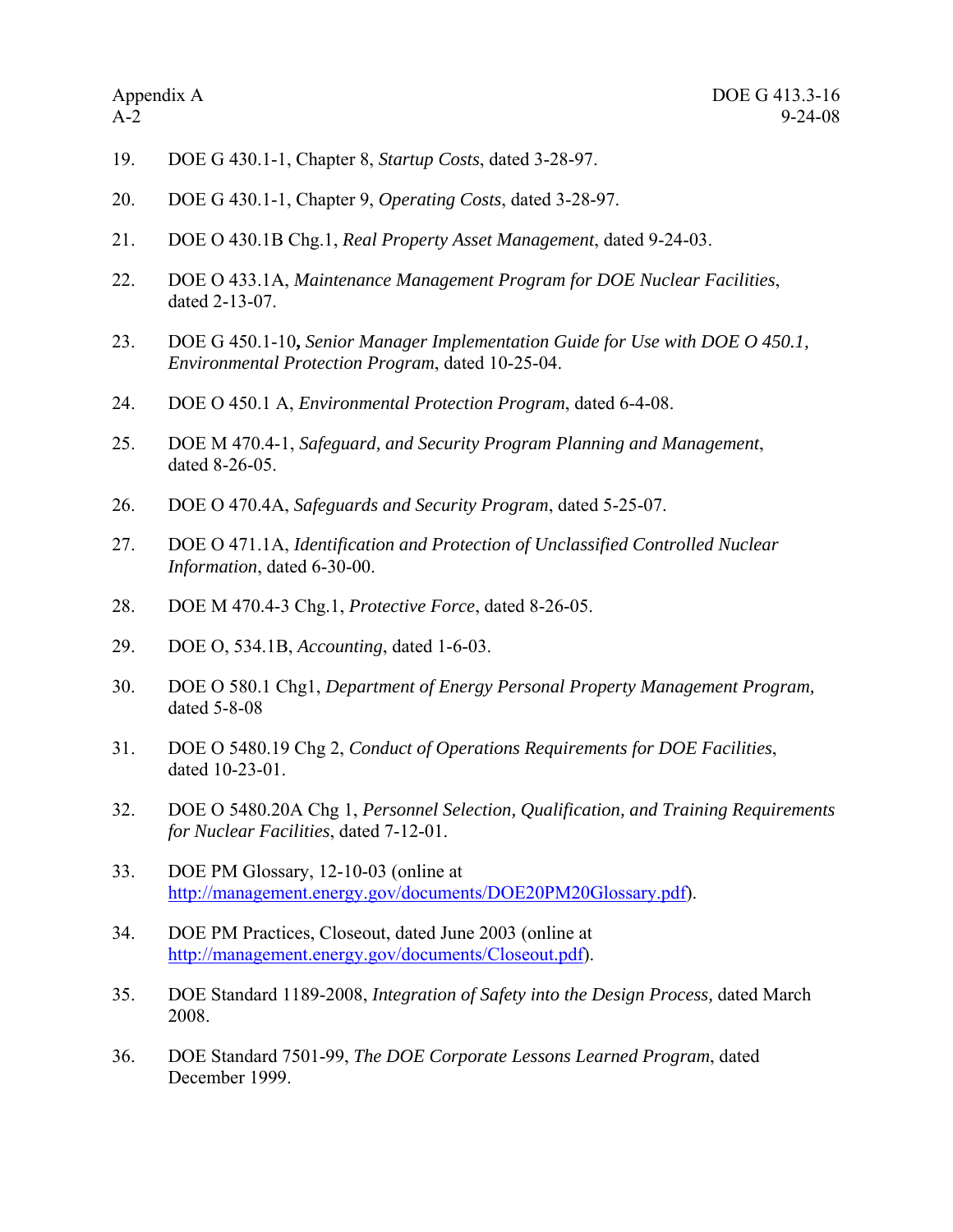- 37. DOE-STD-3006-2000, *Planning and Conduct of Operational Readiness Reviews (ORR)*, dated June 2000.
- 38. Federal Acquisition Regulation (FAR) section 52.216, Allowable Cost and Payment
- 39. FAR; section 4.804, Closeout of Contract Files.
- 40. Guide to IT Capital Planning and Investment Control, dated September 2007 (online at http://cio.energy.gov/documents/DOE\_CPIC\_Guide\_091007\_FINAL(1).pdf).
- 41. PMBOK Third Edition Chapter 10 Project Communication Management
- 42. Model Commissioning Plan and Guide Specifications, Portland Energy Conservation, dated February 1998 (online at http://www.peci.org/CxTechnical/mcpgs.html).
- 43. 10 CFR Part 830 Subpart A, Quality Assurance Requirements.
- 44. Capital Programming Guide, Supplement to Part 7 of the Office of Management and Budget's Circular A-11 http://www.whitehouse.gov/omb/circulars/all/current\_year/part7.pdf
- 45. DEAR Section 904 804-1, Closeout by the Office Administering the Contract.
- 46. Department of Energy Accounting Handbook, Chapter 21, Financial Closeout.
- 47. DOE Acquisition Guide, A DOE Guide to the Award and Administration of Contracts.
- 48. U.S CODE Title 42, Chapter103, Comprehensive Environmental Response, Compensation and Liability Act of 1980 (CERCLA).
- 49. U.S CODE Title 42, Chapter 82, Resource Conservation and Recovery Act of 1976 (RCRA).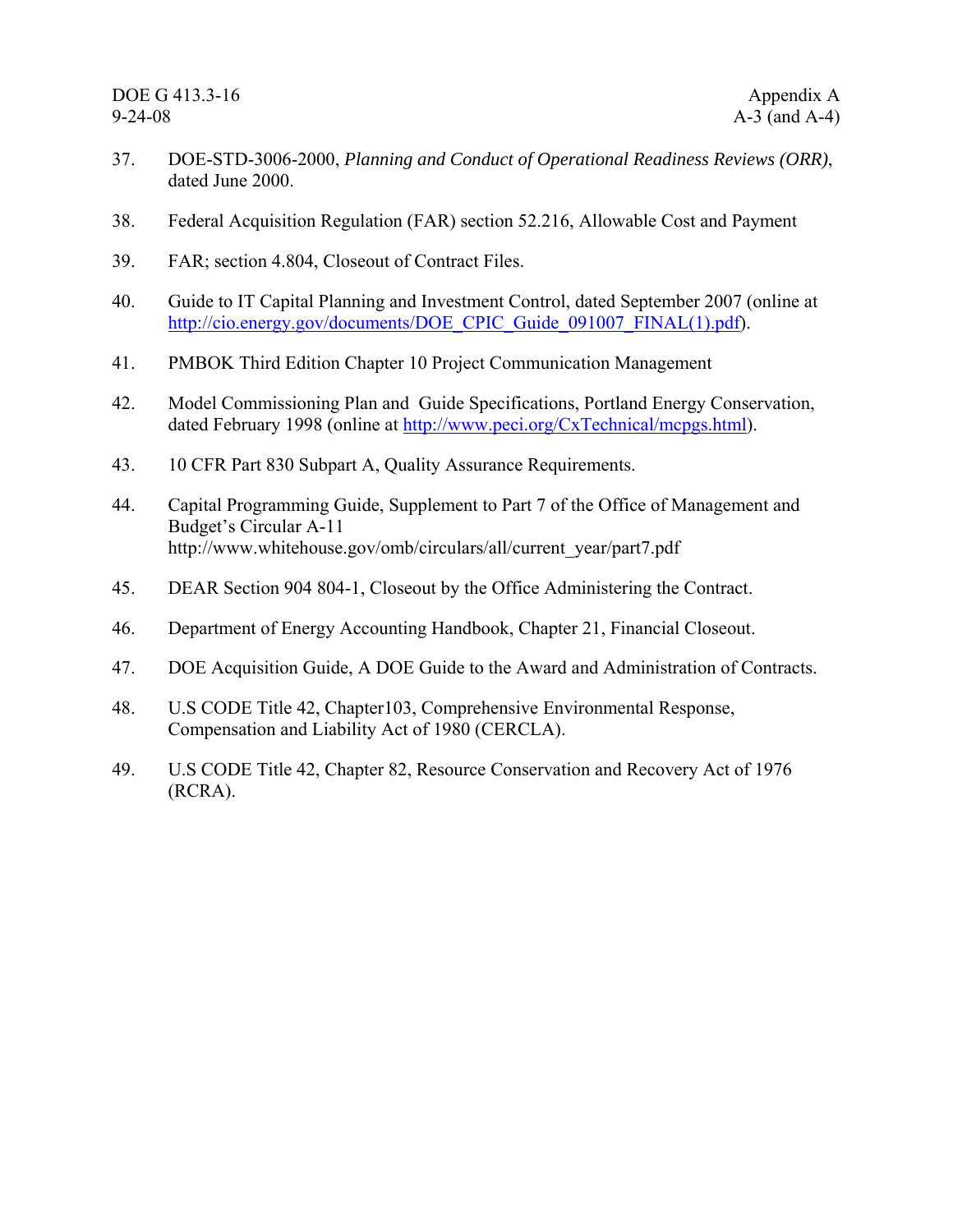## **ACRONYMS**

| <b>ANSI</b>   | <b>American National Standards Institute</b>                          |
|---------------|-----------------------------------------------------------------------|
| AA            | Authorization/Approval Authority                                      |
| <b>CPIC</b>   | Capital Planning and Investment Control                               |
| <b>CFO</b>    | <b>Chief Financial Officer</b>                                        |
| <b>CFR</b>    | Code of Federal Regulations                                           |
| <b>CERCLA</b> | Comprehensive Environmental Response, Compensation, and Liability Act |
| CO            | Contracting Officer                                                   |
| CD            | <b>Critical Decision</b>                                              |
| $CD-0$        | Critical Decision 0                                                   |
| $CD-1$        | <b>Critical Decision 1</b>                                            |
| $CD-2$        | <b>Critical Decision 2</b>                                            |
| $CD-3$        | <b>Critical Decision 3</b>                                            |
| $CD-4$        | <b>Critical Decision 4</b>                                            |
| <b>DOE</b>    | Department of Energy                                                  |
| DOE G         | Department of Energy Guide                                            |
| <b>DOE</b> M  | Department of Energy Manual                                           |
| DOE O         | Department of Energy Order                                            |
| <b>DSA</b>    | Documented Safety Analysis                                            |
| <b>EVMS</b>   | <b>Earned Value Management System</b>                                 |
| ES&H          | <b>Environmental Safety and Health</b>                                |
| <b>FAR</b>    | <b>Federal Acquisition Regulation</b>                                 |
| <b>FPD</b>    | <b>Federal Project Director</b>                                       |
| <b>FO</b>     | Financial Officer                                                     |
| <b>HAR</b>    | <b>Hazard Analysis Report</b>                                         |
| IT            | <b>Information Technology</b>                                         |
| <b>IPT</b>    | <b>Integrated Project Team</b>                                        |
| <b>ISO</b>    | <b>International Standards Organization</b>                           |
| M&I           | Management and Integrating (Integration)                              |
| M&O           | Management and Operating                                              |
| <b>NEPA</b>   | National Environmental Policy Act                                     |
| <b>OECM</b>   | Office of Engineering and Construction Management                     |
| O&M           | <b>Operation and Maintenance</b>                                      |
| <b>ORR</b>    | <b>Operational Readiness Review</b>                                   |
| <b>PDSA</b>   | Preliminary Documented Safety Analysis                                |